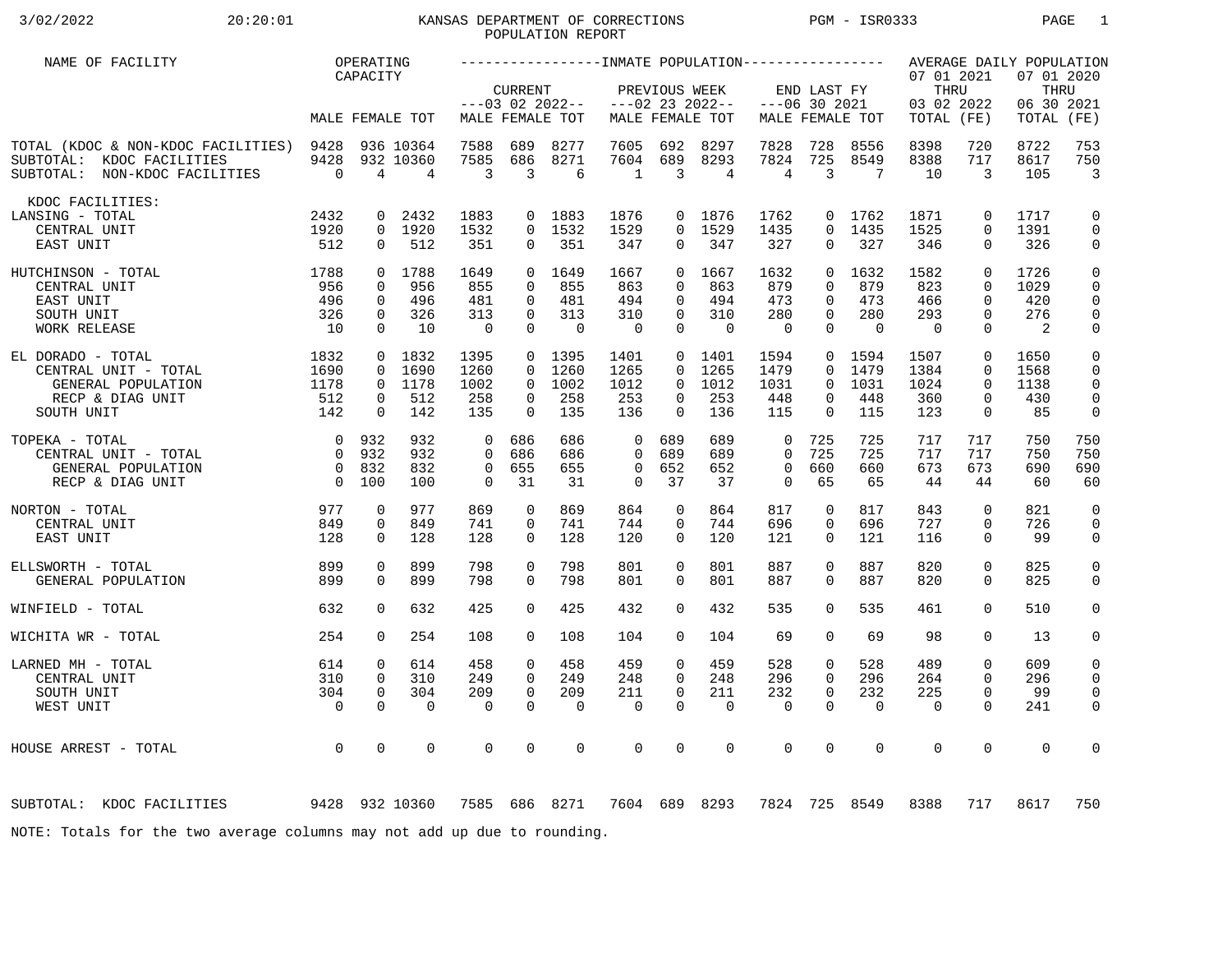| 3/02/2022<br>20:20:01                                                                                                                                                                                                                                     |                                                              |                                                               |                                                        |                                                   |                                                             | POPULATION REPORT                                     | KANSAS DEPARTMENT OF CORRECTIONS              |                                                 |                                                                  | $PGM - ISR0333$                                   |                                  |                                                 |                                                                                                  |                                               | PAGE                        | -2                                                                         |
|-----------------------------------------------------------------------------------------------------------------------------------------------------------------------------------------------------------------------------------------------------------|--------------------------------------------------------------|---------------------------------------------------------------|--------------------------------------------------------|---------------------------------------------------|-------------------------------------------------------------|-------------------------------------------------------|-----------------------------------------------|-------------------------------------------------|------------------------------------------------------------------|---------------------------------------------------|----------------------------------|-------------------------------------------------|--------------------------------------------------------------------------------------------------|-----------------------------------------------|-----------------------------|----------------------------------------------------------------------------|
| NAME OF FACILITY                                                                                                                                                                                                                                          |                                                              | OPERATING<br>CAPACITY                                         |                                                        |                                                   | <b>CURRENT</b>                                              |                                                       |                                               | PREVIOUS WEEK                                   |                                                                  |                                                   | END LAST FY                      |                                                 | ----------------INMATE POPULATION---------------- AVERAGE DAILY POPULATION<br>07 01 2021<br>THRU |                                               | 07 01 2020<br>THRU          |                                                                            |
| MALE FEMALE TOT<br>NON-KDOC FACILITIES                                                                                                                                                                                                                    |                                                              |                                                               |                                                        |                                                   |                                                             | MALE FEMALE TOT                                       | $---03$ 02 2022-- $---02$ 23 2022--           |                                                 | MALE FEMALE TOT                                                  | $---06$ 30 2021                                   |                                  | MALE FEMALE TOT                                 | 03 02 2022<br>TOTAL (FE)                                                                         |                                               | 06 30 2021<br>TOTAL (FE)    |                                                                            |
| LARNED STATE HOSPITAL - TOTAL<br>PSYCHIATRIC UNIT                                                                                                                                                                                                         | 0<br>$\Omega$                                                | 4<br>$\overline{4}$                                           | 4<br>$\overline{4}$                                    | 0<br>$\Omega$                                     | $\frac{3}{3}$                                               | $\frac{3}{3}$                                         | $\begin{matrix} 0 \\ 0 \end{matrix}$          | $\frac{3}{3}$                                   | $\frac{3}{3}$                                                    | $\frac{1}{1}$                                     | $\frac{3}{3}$                    | $\overline{4}$                                  | $\frac{3}{3}$                                                                                    | $\frac{3}{3}$                                 | 4<br>$\overline{4}$         | $\frac{3}{3}$                                                              |
| CONTRACT JAIL PLACEMENT - TOTAL<br>COUNTY<br>OUT-OF-STATE<br>JO CTY RESIDENTIAL CENTER WR                                                                                                                                                                 | $\overline{0}$<br>$\overline{0}$<br>$\mathsf{O}$<br>$\Omega$ | $\mathbf 0$<br>$\mathbf 0$<br>$\mathsf{O}\xspace$<br>$\Omega$ | $\mathbf 0$<br>$\mathsf{O}$<br>$\mathbf 0$<br>$\Omega$ | 3<br>$\mathsf{O}$<br>$\mathsf{O}$<br>$\mathbf{3}$ | 0<br>$\begin{smallmatrix}0\\0\end{smallmatrix}$<br>$\Omega$ | 3<br>$\overline{0}$<br>$\overline{0}$<br>$\mathbf{R}$ | $\mathbf{1}$<br>$\overline{0}$<br>$\mathsf 0$ | 0<br>$\overline{0}$<br>$\mathsf{O}$<br>$\Omega$ | $\mathbf{1}$<br>$\overline{0}$<br>$\overline{0}$<br>$\mathbf{1}$ | 3<br>$\mathsf{O}$<br>$\mathsf{O}$<br>$\mathbf{z}$ | 0<br>$\mathsf{O}$<br>$\mathsf 0$ | 3<br>$\mathbf 0$<br>$\mathbf 0$<br>$\mathbf{R}$ | $\mathbf 0$<br>$\mathsf{O}$                                                                      | 0<br>$\mathsf{O}$<br>$\overline{0}$<br>$\cap$ | 101<br>47<br>55<br>$\Omega$ | $\mathbf 0$<br>$\overline{0}$<br>$\overline{\mathbf{0}}$<br>$\overline{0}$ |
| NON-KDOC FACILITIES<br>SUBTOTAL:                                                                                                                                                                                                                          | $\mathbf 0$                                                  | $\overline{4}$                                                | $\overline{4}$                                         | 3                                                 | $\overline{3}$                                              | 6                                                     | $\mathbf{1}$                                  | 3                                               | $\overline{4}$                                                   | $\overline{4}$                                    | $\overline{3}$                   | $7\overline{ }$                                 | 10                                                                                               | 3                                             | 105                         | $\overline{3}$                                                             |
|                                                                                                                                                                                                                                                           |                                                              |                                                               |                                                        |                                                   |                                                             |                                                       |                                               |                                                 |                                                                  |                                                   |                                  |                                                 | ---------------------------PAROLE POPULATION--------------------------                           |                                               |                             |                                                                            |
| IN-STATE CASELOAD TOTAL<br>KANSAS<br>COMPACT                                                                                                                                                                                                              |                                                              |                                                               |                                                        | 4479<br>3368<br>1111                              | 705<br>413<br>292                                           | 5184<br>3781<br>1403                                  | 4497<br>3368<br>1129                          | 711<br>413<br>298                               | 5208<br>3781<br>1427                                             | 4617<br>3478<br>1139                              | 721<br>413<br>308                | 5338<br>3891<br>1447                            | 5260<br>3823<br>1437                                                                             | 706<br>404<br>301                             | 5674<br>4212<br>1462        | 788<br>474<br>314                                                          |
| OUT-OF-STATE CASELOAD TOTAL                                                                                                                                                                                                                               |                                                              |                                                               |                                                        | 857                                               | 76                                                          | 933                                                   | 860                                           | 80                                              | 940                                                              | 853                                               | 73                               | 926                                             | 939                                                                                              | 76                                            | 898                         | 75                                                                         |
| ABSCOND/WARRANT TOTAL                                                                                                                                                                                                                                     |                                                              |                                                               |                                                        | 290                                               | 69                                                          | 359                                                   | 281                                           | 68                                              | 349                                                              | 259                                               | 70                               | 329                                             | 344                                                                                              | 67                                            | 337                         | 74                                                                         |
| and the complete state of the complete state of the complete state of the complete state of the complete state of the complete state of the complete state of the complete state of the complete state of the complete state o<br>TOTAL                   |                                                              |                                                               |                                                        | 5626                                              |                                                             | 850 6476                                              | 5638                                          | 859                                             | 6497                                                             | 5729                                              |                                  | 864 6593                                        | 6543                                                                                             | 848                                           | 6909                        | 937                                                                        |
| and the complete state of the state of the state of the state of the state of the state of the state of the state of the state of the state of the state of the state of the state of the state of the state of the state of t<br>***PRE-REVOCATION CASES |                                                              |                                                               |                                                        | $\overline{0}$                                    | $\overline{0}$                                              | $\overline{0}$                                        | $\overline{0}$                                | $\overline{0}$                                  | $\overline{0}$                                                   | $\overline{0}$                                    | $\overline{0}$                   | $\mathbf{0}$                                    | $\mathbf{0}$                                                                                     | $\Omega$                                      | $\overline{0}$              | $\overline{\mathbf{0}}$                                                    |

\*\*\*PRE-REVOCATION CASES ARE INCLUDED IN THE INMATE POPULATION TOTAL

NOTE: Totals for the two average columns may not add up due to rounding.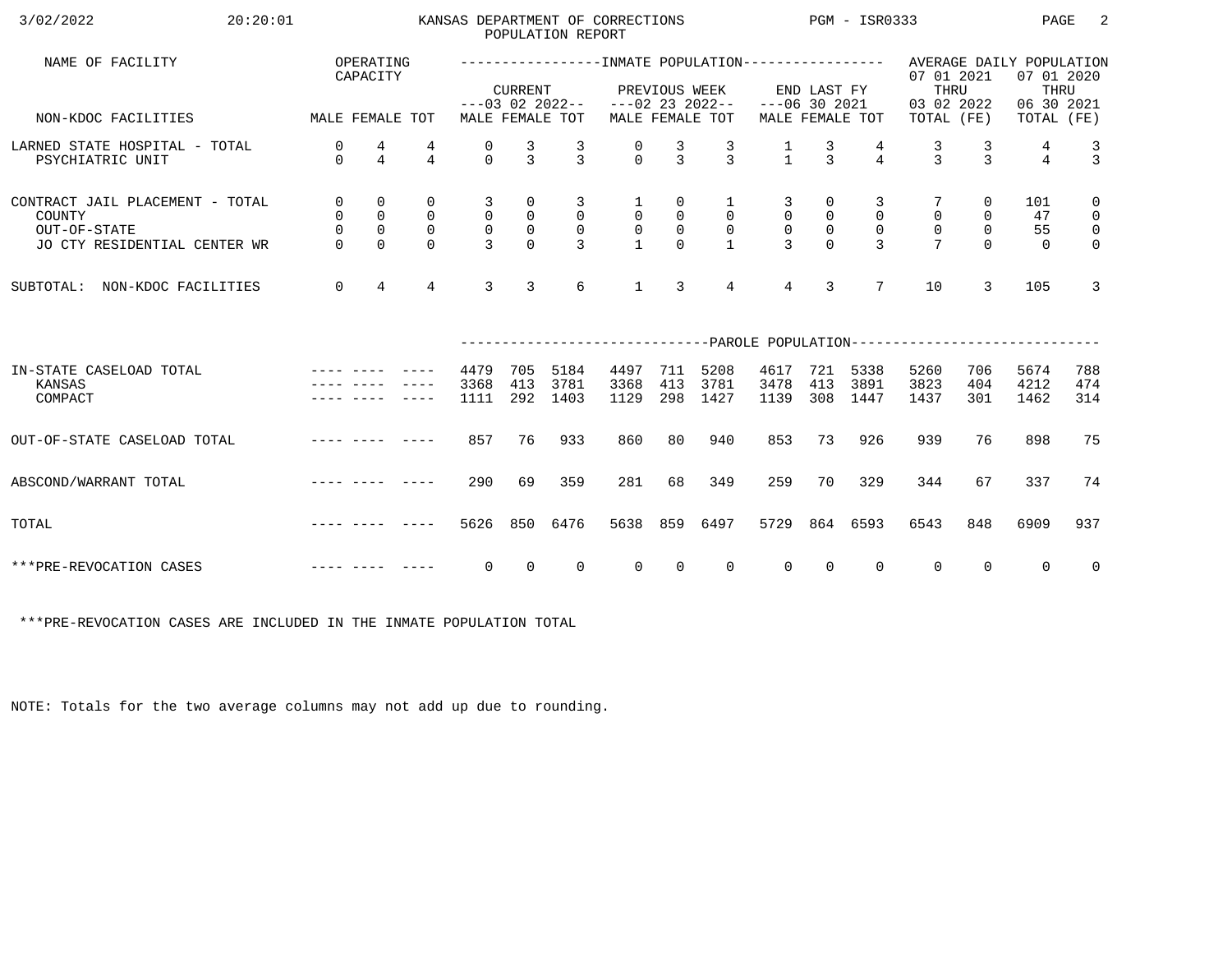## 3/02/2022 20:20:01 KANSAS DEPARTMENT OF CORRECTIONS PGM - ISR0333 PAGE 3 POPULATION REPORT

## SUMMARY OF CHANGE

|                                                                                                                                              | TOTAL (ALL INMATES)                                                                  |                                        |                                                                                                                                                                               |                                          |                                                                                                                               | KDOC FACILITIES |                                                       |                                                                                                                                                    |       |                                | NON-KDOC FACILITIES                                          |                                                                                  |                                   |                                                          |                     |                                                                                                                                                   |           |                                                                                      |                                                                                                                        | IN-STATE CASELOAD                                                                                       |                    |                                                                                                              |               |
|----------------------------------------------------------------------------------------------------------------------------------------------|--------------------------------------------------------------------------------------|----------------------------------------|-------------------------------------------------------------------------------------------------------------------------------------------------------------------------------|------------------------------------------|-------------------------------------------------------------------------------------------------------------------------------|-----------------|-------------------------------------------------------|----------------------------------------------------------------------------------------------------------------------------------------------------|-------|--------------------------------|--------------------------------------------------------------|----------------------------------------------------------------------------------|-----------------------------------|----------------------------------------------------------|---------------------|---------------------------------------------------------------------------------------------------------------------------------------------------|-----------|--------------------------------------------------------------------------------------|------------------------------------------------------------------------------------------------------------------------|---------------------------------------------------------------------------------------------------------|--------------------|--------------------------------------------------------------------------------------------------------------|---------------|
|                                                                                                                                              | POPULATION                                                                           | MALE                                   | CHANGE FROM<br>PREVIOUS MONTH<br>FEM                                                                                                                                          | TOT                                      | POPULATION CHANGE FROM                                                                                                        |                 |                                                       | PREVIOUS MONTH<br>MALE FEM                                                                                                                         |       | TOT                            | POPULATION CHANGE FROM                                       |                                                                                  |                                   | MALE FEM                                                 |                     | PREVIOUS MONTH<br>TOT                                                                                                                             |           | POPULATION                                                                           |                                                                                                                        | PREVIOUS MONTH<br>MALE                                                                                  | CHANGE FROM<br>FEM |                                                                                                              | TOT           |
| FEBRUARY<br>2021<br>MARCH<br>APRIL<br>MAY<br>JUNE<br>JULY<br>AUGUST<br>SEPTEMBER<br><b>OCTOBER</b><br><b>NOVEMBER</b><br><b>DECEMBER</b>     | 8735<br>8749<br>8686<br>8654<br>8556<br>8530<br>8445<br>8457<br>8400<br>8345<br>8346 | $\sim$<br>$-33 +$<br>$\sim$ 100 $\sim$ | 7994 741 8735<br>$+ 11 + 3 + 14$<br>$-71 + 8 - 63$<br>$29 - 3 -$<br>$-77 - 21 -$<br>$7 -$<br>- 79 - 6 -<br>$2 + 14 + 12$<br>$-37 - 20 - 57$<br>$-54 - 1 - 55$<br>$+$ 10 - 9 + | 32<br>- 98<br>26<br>85<br>$\overline{1}$ | 8714<br>8745<br>8682<br>8650<br>8549<br>8520<br>8432<br>8445<br>8386<br>8333<br>8337                                          | $\equiv$        | $+ 28 +$<br>$-71 +$<br>$\sim$<br>$  \,$<br>$\sim$ $-$ | 7976 738 8714<br>$29 -$<br>$80 - 21 - 101$<br>$36 + 7 -$<br>$82 - 6 - 88$<br>$-1 + 14 + 13$<br>$-38 - 21 - 59$<br>$-52 - 1 - 53$<br>$+ 12 - 8 + 4$ | $3 -$ | 3 + 31<br>$8 - 63$<br>32<br>29 |                                                              | 21<br>4<br>4<br>$4 -$<br>$10 +$<br>$13 +$<br>$12 -$<br>$14 +$<br>$12 -$<br>$9 -$ | <b>Contract Contract</b><br>$7 +$ | 18<br>$0 -$<br>$0 -$<br>$3 -$<br>$3 -$<br>$3 -$<br>$1 +$ | 3<br>$0 -$<br>$0 -$ | 21<br>$-17 - 0 - 17$<br>$\overline{0}$<br>$\overline{0}$<br>$0 + 3$<br>$0 + 3$<br>$0 + 3$<br>$1 - 0 - 1$<br>$1 + 2$<br>$2 - 0 - 2$<br>$2 - 1 - 3$ |           | 5514<br>5473<br>5442<br>5421<br>5338<br>5305<br>5256<br>5274<br>5209<br>5243<br>5217 | $\sim$<br>$\equiv$<br>$\overline{\phantom{a}}$<br>$\overline{\phantom{a}}$<br>$\sim$<br>$+$<br>$\sim$<br>$+$<br>$\sim$ | 4765<br>$-36 -$<br>$27 -$<br>$14 -$<br>$71 -$<br>$33 -$<br>$33 -$<br>19 -<br>$49 -$<br>$18 +$<br>$25 -$ | 749<br>4           | $5 - 41$<br>$7 - 21$<br>$12 - 83$<br>$0 - 33$<br>$16 - 49$<br>$1 + 18$<br>$16 - 65$<br>$16 + 34$<br>$1 - 26$ | 5514<br>$-31$ |
| JANUARY<br>FEBRUARY<br>2022                                                                                                                  | $8326 - 3 - 17 - 20$<br>$8273 - 42 - 11 - 53$                                        |                                        |                                                                                                                                                                               |                                          | 8319<br>8267                                                                                                                  |                 |                                                       |                                                                                                                                                    |       |                                | $-1 - 17 - 18$ $-2 - 0 - 2$<br>$-41 - 11 - 52$ 6 - 1 - 0 - 1 |                                                                                  |                                   |                                                          |                     |                                                                                                                                                   |           | 5223<br>5204                                                                         | $+$                                                                                                                    | $6 -$<br>$-25+$                                                                                         |                    | $0 + 6$                                                                                                      | $6 - 19$      |
| NET CHANGE OVER 12 MO PERIOD - 406 - 56 - 462 - - 391 - 56 - 447 - - 15 + 0 - 15 - - 270 - 40 - 310<br>AVERAGE MONTHLY CHANGE $-34 - 5 - 39$ |                                                                                      |                                        |                                                                                                                                                                               |                                          |                                                                                                                               |                 |                                                       | $-33 - 5 - 37$                                                                                                                                     |       |                                |                                                              |                                                                                  |                                   |                                                          |                     | $-1+0-1$                                                                                                                                          |           | $-23 - 3 - 26$                                                                       |                                                                                                                        |                                                                                                         |                    |                                                                                                              |               |
|                                                                                                                                              |                                                                                      |                                        |                                                                                                                                                                               |                                          |                                                                                                                               |                 |                                                       |                                                                                                                                                    |       |                                |                                                              |                                                                                  |                                   |                                                          |                     |                                                                                                                                                   |           |                                                                                      |                                                                                                                        |                                                                                                         |                    |                                                                                                              |               |
|                                                                                                                                              |                                                                                      |                                        | --------INMATE POPULATION - SUMMARY OF CHANGE (PERIOD: 07 01 2021 THRU 02 28 2022)--------                                                                                    |                                          |                                                                                                                               |                 |                                                       |                                                                                                                                                    |       |                                |                                                              |                                                                                  |                                   |                                                          |                     |                                                                                                                                                   |           |                                                                                      |                                                                                                                        |                                                                                                         |                    |                                                                                                              |               |
|                                                                                                                                              |                                                                                      |                                        | TOTAL<br>MALE FEMALE                                                                                                                                                          |                                          | (ALL INMATES) KDOC FACILITIES NON-KDOC FACILITIES<br>TOTAL TOTAL TOTAL TOTAL TOTAL TOTAL TOTAL TOTAL TOTAL TOTAL (BOTH SEXES) |                 |                                                       |                                                                                                                                                    |       |                                |                                                              |                                                                                  |                                   |                                                          |                     |                                                                                                                                                   |           |                                                                                      |                                                                                                                        |                                                                                                         |                    |                                                                                                              |               |
| NUMBER OF INMATES - 240 - 43                                                                                                                 |                                                                                      |                                        |                                                                                                                                                                               |                                          |                                                                                                                               |                 |                                                       |                                                                                                                                                    |       | $-283 -239 -43$                |                                                              | $-282$                                                                           |                                   |                                                          | $-1$                |                                                                                                                                                   | $\Omega$  |                                                                                      | $-1$                                                                                                                   |                                                                                                         |                    |                                                                                                              |               |
| PERCENT CHANGE                                                                                                                               |                                                                                      |                                        | $-3.1$ $-5.9$                                                                                                                                                                 |                                          | $-3.3%$                                                                                                                       |                 |                                                       |                                                                                                                                                    |       | $-3.1$ % $-5.9$ %              |                                                              | $-3.3%$                                                                          |                                   |                                                          |                     | $-25.0%$ +                                                                                                                                        | $.0\%$    |                                                                                      | $-14.3%$                                                                                                               |                                                                                                         |                    |                                                                                                              |               |
| AVERAGE MONTHLY CHANGE                                                                                                                       |                                                                                      |                                        | $-30 - 5$                                                                                                                                                                     |                                          | $-35$                                                                                                                         |                 |                                                       |                                                                                                                                                    |       | $-30 - 5$                      |                                                              | $-35$                                                                            |                                   |                                                          |                     |                                                                                                                                                   | $-$ 0 + 0 |                                                                                      | $-$ 0                                                                                                                  |                                                                                                         |                    |                                                                                                              |               |
|                                                                                                                                              |                                                                                      |                                        | PAROLE POPULATION - SUMMARY OF CHANGE (PERIOD: 07 01 2021 THRU 02 28 2022)                                                                                                    |                                          |                                                                                                                               |                 |                                                       |                                                                                                                                                    |       |                                |                                                              |                                                                                  |                                   |                                                          |                     |                                                                                                                                                   |           |                                                                                      |                                                                                                                        |                                                                                                         |                    |                                                                                                              |               |
|                                                                                                                                              |                                                                                      | PRE-REV<br>CASES                       |                                                                                                                                                                               |                                          | ---INSTATE CASELOAD---- CASELOAD<br>TOTAL KANSAS COMPACTS OUT-OF-STATE                                                        |                 |                                                       |                                                                                                                                                    |       |                                |                                                              |                                                                                  |                                   |                                                          | ABSCOND<br>WARRANT  |                                                                                                                                                   |           |                                                                                      |                                                                                                                        |                                                                                                         |                    |                                                                                                              |               |
| NUMBER OF OFFENDERS                                                                                                                          | $+$ 0                                                                                |                                        |                                                                                                                                                                               |                                          | $-134 - 104$                                                                                                                  |                 |                                                       | $-30$                                                                                                                                              |       |                                | $+$ 13                                                       |                                                                                  |                                   |                                                          | + 22                |                                                                                                                                                   |           |                                                                                      |                                                                                                                        |                                                                                                         |                    |                                                                                                              |               |
| PERCENT CHANGE                                                                                                                               |                                                                                      | $+$ .0%                                |                                                                                                                                                                               |                                          | $-2.5% - 2.6%$                                                                                                                |                 |                                                       | - 2.0%                                                                                                                                             |       |                                | $+1.4%$                                                      |                                                                                  |                                   |                                                          | $+6.6%$             |                                                                                                                                                   |           |                                                                                      |                                                                                                                        |                                                                                                         |                    |                                                                                                              |               |
| AVERAGE MONTHLY CHANGE                                                                                                                       |                                                                                      | $+ 0$                                  |                                                                                                                                                                               |                                          | $-17 - 13$                                                                                                                    |                 |                                                       | 4<br>$\sim$ 100 $\mu$                                                                                                                              |       |                                | $+$ $-$                                                      | 2                                                                                |                                   |                                                          | $+$                 | 3                                                                                                                                                 |           |                                                                                      |                                                                                                                        |                                                                                                         |                    |                                                                                                              |               |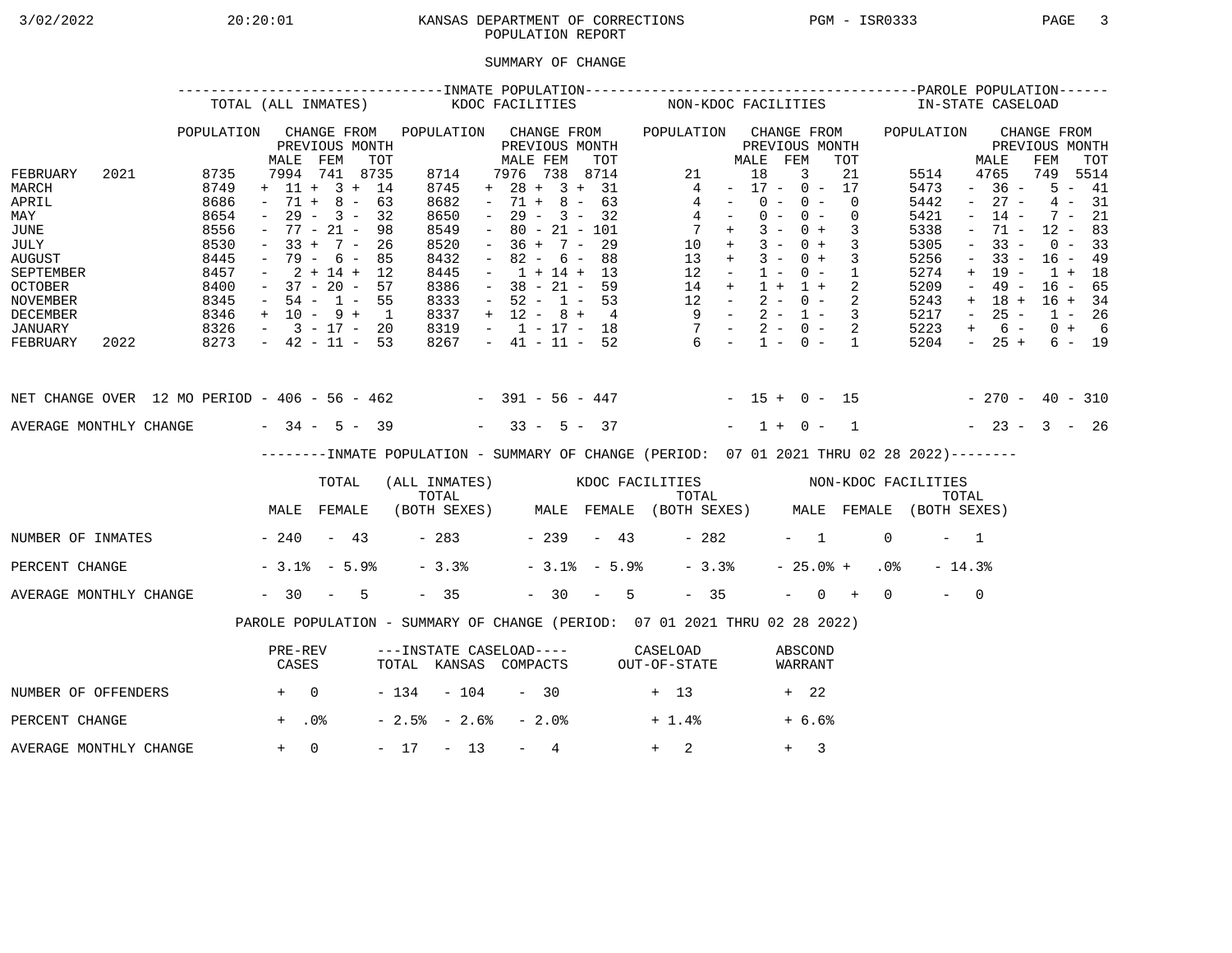## 3/02/2022 20:20:01 KANSAS DEPARTMENT OF CORRECTIONS PGM - ISR0333 PAGE 4 POPULATION REPORT

| NAME OF FACILITY         |                               |             |               | -SPECIAL MGM- |             |          | INMATE CUSTODY CLASSIFICATION AS OF 03 02 2022<br>---MAXIMUM--- -UNC/SPM/MAX- -MEDIUM HIGH- --MEDIUM LOW- |             |              |                           |             |             |              |                |                |                |              |                |                             |              |                |
|--------------------------|-------------------------------|-------------|---------------|---------------|-------------|----------|-----------------------------------------------------------------------------------------------------------|-------------|--------------|---------------------------|-------------|-------------|--------------|----------------|----------------|----------------|--------------|----------------|-----------------------------|--------------|----------------|
| KDOC FACILITIES          | -UNCLASSIFIED<br>MALE FEM TOT |             |               | MALE FEM TOT  |             |          | MALE FEM                                                                                                  |             | TOT          | MALE FEM TOT MALE FEM TOT |             |             |              |                |                | MALE FEM TOT   |              |                | $---MINIMUM---$<br>MALE FEM |              | TOT            |
|                          |                               |             |               |               |             |          |                                                                                                           |             |              |                           |             |             |              |                |                |                |              |                |                             |              |                |
| LANSING - TOTAL          | 10                            | $\mathbf 0$ | 10            | 286           | $\Omega$    | 286      | 541                                                                                                       | 0           | 541          | 837                       | 0           | 837         | 325          | $\Omega$       | 325            | 328            | $\Omega$     | 328            | 393                         | $\Omega$     | 393            |
| CENTRAL UNIT             | 9                             | $\Omega$    | 9             | 286           | $\Omega$    | 286      | 541                                                                                                       | 0           | 541          | 836                       | $\mathbf 0$ | 836         | 325          | $\Omega$       | 325            | 328            | $\Omega$     | 328            | 43                          | $\Omega$     | 43             |
| EAST UNIT                |                               | $\Omega$    | $\mathbf{1}$  | $\Omega$      | $\Omega$    | $\Omega$ | $\Omega$                                                                                                  | $\mathbf 0$ | $\Omega$     | -1                        | $\Omega$    | 1           | $\Omega$     | $\Omega$       | $\Omega$       | $\Omega$       | $\Omega$     | $\Omega$       | 350                         | $\Omega$     | 350            |
| HUTCHINSON - TOTAL       | 6                             | $\Omega$    | 6             | 142           | $\Omega$    | 142      | 254                                                                                                       | $\Omega$    | 254          | 402                       | 0           | 402         | 254          | $\Omega$       | 254            | 601            | $\Omega$     | 601            | 392                         | <sup>n</sup> | 392            |
| CENTRAL UNIT             | 6                             | $\Omega$    | б.            | 142           | $\Omega$    | 142      | 253                                                                                                       | $\Omega$    | 253          | 401                       | $\Omega$    | 401         | 254          | $\Omega$       | 254            | 178            | $\Omega$     | 178            | 22                          | $\Omega$     | 22             |
| EAST UNIT                | $\Omega$                      | $\Omega$    | $\Omega$      | 0             | $\Omega$    | $\Omega$ |                                                                                                           | $\Omega$    | 1            | -1                        | $\Omega$    |             | $\Omega$     | $\Omega$       | $\Omega$       | 423            | $\Omega$     | 423            | 57                          | $\Omega$     | 57             |
| SOUTH UNIT               | $\Omega$                      | $\Omega$    | $\Omega$      | $\mathbf 0$   | $\mathbf 0$ | $\Omega$ | $\Omega$                                                                                                  | $\mathbf 0$ | $\mathbf 0$  | $\Omega$                  | $\Omega$    | $\mathbf 0$ | $\mathbf 0$  | $\Omega$       | $\mathbf 0$    | $\overline{0}$ | $\Omega$     | $\Omega$       | 313                         | $\mathbf 0$  | 313            |
| EL DORADO - TOTAL        | 170                           | $\Omega$    | 170           | 443           | $\Omega$    | 443      | 244                                                                                                       | 0           | 244          | 857                       | $\Omega$    | 857         | 220          | $\Omega$       | 220            | 268            | $\Omega$     | 268            | 50                          | $\Omega$     | 50             |
| CENTRAL UNIT - TOTAL     | 170                           | $\Omega$    | 170           | 443           | $\Omega$    | 443      | 244                                                                                                       | $\Omega$    | 244          | 857                       | $\Omega$    | 857         | 220          | $\Omega$       | 220            | 151            | $\Omega$     | 151            | 32                          | $\Omega$     | 32             |
| GENERAL POPULATION       | 3                             | $\Omega$    | $\mathcal{E}$ | 441           | $\Omega$    | 441      | 216                                                                                                       | $\Omega$    | 216          | 660                       | 0           | 660         | 203          | $\Omega$       | 203            | 122            | $\Omega$     | 122            | 17                          | $\Omega$     | 17             |
| RECP & DIAG UNIT         | 167                           | $\Omega$    | 167           | 2             | $\Omega$    | 2        | 28                                                                                                        | $\Omega$    | 28           | 197                       | 0           | 197         | 17           | $\Omega$       | 17             | 29             | $\Omega$     | 29             | 15                          | $\Omega$     | 15             |
| SOUTH UNIT               | $\Omega$                      | $\Omega$    | $\Omega$      | $\Omega$      | $\Omega$    | $\Omega$ | $\Omega$                                                                                                  | $\Omega$    | $\Omega$     | $\Omega$                  | $\Omega$    | $\Omega$    | $\Omega$     | $\Omega$       | $\Omega$       | 117            | $\Omega$     | 117            | 18                          | $\Omega$     | 18             |
| TOPEKA - TOTAL           | 0                             | 59          | 59            | 0             | 12          | 12       | 0                                                                                                         | 47          | 47           |                           | 0 118       | 118         | 0            | 75             | 75             |                | 0 151        | 151            |                             | 0.342        | 342            |
| CENTRAL UNIT - TOTAL     | $\Omega$                      | 59          | 59            | $\Omega$      | 12          | 12       | $\Omega$                                                                                                  | 47          | 47           |                           | $0$ 118     | 118         | $\Omega$     | 75             | 75             |                | 0 151        | 151            |                             | 0.342        | 342            |
| GENERAL POPULATION       | $\mathbf{0}$                  | 35          | 35            | 0             | 12          | 12       | $\mathbf 0$                                                                                               | 47          | 47           | $\Omega$                  | 94          | 94          | $\mathbf 0$  | 74             | 74             |                | 0, 150       | 150            |                             | 0 3 3 7      | 337            |
| RECP & DIAG UNIT         | $\Omega$                      | 24          | 24            | $\Omega$      | $\Omega$    | $\Omega$ | $\Omega$                                                                                                  | $\Omega$    | $\Omega$     | $\Omega$                  | 24          | 24          | $\Omega$     | $\overline{1}$ | $\overline{1}$ | $\Omega$       | <sup>1</sup> | $\overline{1}$ | $\Omega$                    | 5            | -5             |
| NORTON - TOTAL           | $\Omega$                      | $\Omega$    | 0             | 12            | $\Omega$    | 12       | $\Omega$                                                                                                  | $\Omega$    | $\Omega$     | 12                        | $\Omega$    | 12          | 1            | $\Omega$       | 1              | 545            | $\Omega$     | 545            | 311                         | 0            | 311            |
| CENTRAL UNIT             | $\Omega$                      | $\Omega$    | 0             | 12            | 0           | 12       | $\mathbf 0$                                                                                               | $\mathbf 0$ | 0            | 12                        | $\Omega$    | 12          | $\mathbf{1}$ | 0              | 1              | 545            | $\mathbf 0$  | 545            | 183                         | $\Omega$     | 183            |
| EAST UNIT                | $\Omega$                      | $\Omega$    | $\Omega$      | $\Omega$      | $\Omega$    | $\Omega$ | $\Omega$                                                                                                  | $\Omega$    | $\Omega$     | $\Omega$                  | $\Omega$    | $\Omega$    | $\Omega$     | $\Omega$       | $\Omega$       | $\Omega$       | $\Omega$     | $\Omega$       | 128                         | $\Omega$     | 128            |
| ELLSWORTH - TOTAL        | $\mathbf 0$                   | $\mathbf 0$ | 0             | 16            | $\Omega$    | 16       | 1                                                                                                         | $\mathbf 0$ | $\mathbf{1}$ | 17                        | 0           | 17          | 316          | $\mathbf{0}$   | 316            | 380            | $\Omega$     | 380            | 85                          | 0            | 85             |
| CENTRAL UNIT             |                               | $\Omega$    | $\Omega$      | 16            | $\Omega$    | 16       | $\mathbf{1}$                                                                                              | $\Omega$    | $\mathbf{1}$ | 17                        | $\Omega$    | 17          | 316          | $\Omega$       | 316            | 380            | $\Omega$     | 380            | 85                          | $\Omega$     | 85             |
| WINFIELD - TOTAL         | $\Omega$                      | $\Omega$    | 0             | $\Omega$      | $\Omega$    | $\Omega$ | $\Omega$                                                                                                  | $\Omega$    | $\Omega$     | $\Omega$                  | 0           | $\Omega$    | $\Omega$     | $\Omega$       | $\Omega$       | $\Omega$       | $\Omega$     | $\cap$         | 425                         | $\cap$       | 425            |
| WICHITA WR - TOTAL       | $\Omega$                      | $\Omega$    | 0             | $\Omega$      | $\Omega$    | $\Omega$ | $\Omega$                                                                                                  | $\Omega$    | $\Omega$     | $\Omega$                  | $\Omega$    | $\Omega$    | $\Omega$     | 0              | $\Omega$       | $\Omega$       | $\Omega$     | $\Omega$       | 108                         | $\Omega$     | 108            |
| LARNED MH - TOTAL        | $\Omega$                      | $\Omega$    | $\Omega$      | 19            | $\Omega$    | 19       | 56                                                                                                        | $\Omega$    | 56           | 75                        | $\Omega$    | 75          | 74           | $\Omega$       | 74             | 100            | $\Omega$     | 100            | 209                         | $\Omega$     | 209            |
| CENTRAL UNIT             |                               | $\mathbf 0$ | 0             | 19            | 0           | 19       | 56                                                                                                        | 0           | 56           | 75                        | $\mathbf 0$ | 75          | 74           | $\mathbf 0$    | 74             | 100            | 0            | 100            | 0                           | $\Omega$     | $\overline{0}$ |
| SOUTH UNIT               | $\Omega$                      | $\Omega$    | $\Omega$      | $\Omega$      | $\Omega$    | $\Omega$ | $\Omega$                                                                                                  | $\Omega$    | $\Omega$     | $\Omega$                  | $\Omega$    | $\Omega$    | $\Omega$     | $\Omega$       | $\Omega$       | $\Omega$       | $\Omega$     | $\Omega$       | 209                         | 0            | 209            |
| SUBTOTAL: KDOC FACILITIE | 186                           |             | 59 245        |               | 918 12      |          | 930 1096 47 1143 2200 118 2318 1190 75 1265 2222 151 2373 1973 342 2315                                   |             |              |                           |             |             |              |                |                |                |              |                |                             |              |                |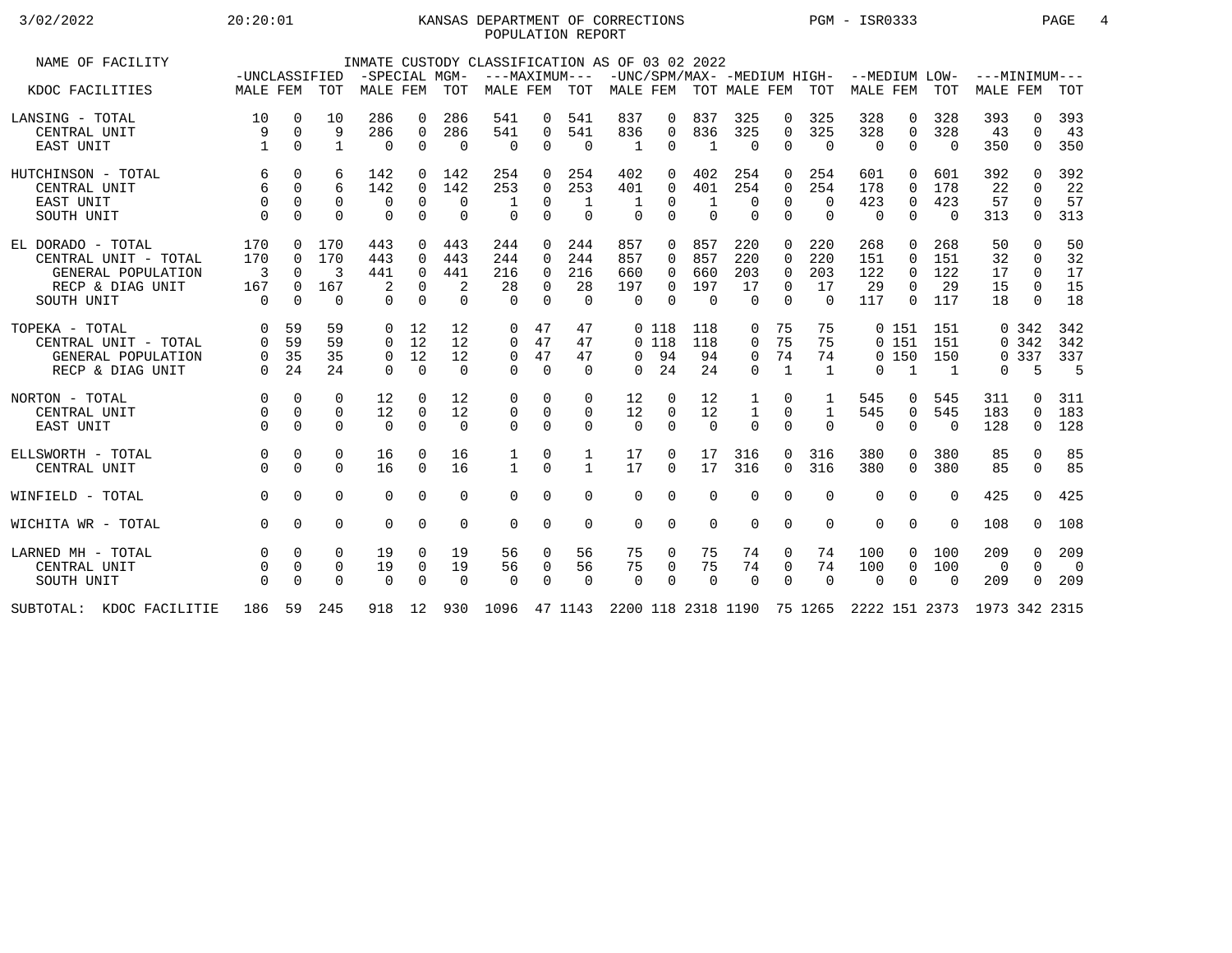| 3/02/2022                   | 20:20:01      |          |          |                                                |                |          | KANSAS DEPARTMENT OF CORRECTIONS<br>POPULATION REPORT |                |          |          |              |                |                                             |                |          | PGM - ISR0333             |          |          |                           |          | PAGE           | $\mathbf{b}$ |
|-----------------------------|---------------|----------|----------|------------------------------------------------|----------------|----------|-------------------------------------------------------|----------------|----------|----------|--------------|----------------|---------------------------------------------|----------------|----------|---------------------------|----------|----------|---------------------------|----------|----------------|--------------|
| NAME OF FACILITY            | -UNCLASSIFIED |          |          | INMATE CUSTODY CLASSIFICATION AS OF 03 02 2022 |                |          |                                                       |                |          |          |              |                |                                             |                |          |                           |          |          |                           |          |                |              |
| NON-KDOC FACILITIES         | MALE FEM      |          | TOT      | -SPECIAL MGM-<br>MALE FEM                      |                | TOT      | ---MAXIMUM---<br>MALE FEM                             |                | TOT      | MALE FEM |              |                | -UNC/SPM/MAX- -MEDIUM HIGH-<br>TOT MALE FEM |                | TOT      | --MEDIUM LOW-<br>MALE FEM |          | TOT      | ---MINIMUM---<br>MALE FEM |          | TOT            |              |
| LARNED STATE HOSPITAL       | $\Omega$      | $\Omega$ | $\Omega$ | $\Omega$                                       | $\overline{0}$ | $\Omega$ | $\Omega$                                              | 3              | 3        |          | $0 \quad 3$  | $\overline{3}$ | $\Omega$                                    | $\overline{0}$ | $\Omega$ | $\Omega$                  | $\Omega$ | $\Omega$ | $\Omega$                  | $\Omega$ | $\overline{0}$ |              |
| JO CTY RESIDENTIAL CEN      | $\Omega$      | $\Omega$ | $\Omega$ | $\Omega$                                       | $\overline{0}$ | $\Omega$ | $\Omega$                                              | $\overline{0}$ | $\Omega$ |          | $0 \qquad 0$ | $\Omega$       | $\Omega$                                    | $\bigcap$      | $\Omega$ | $\Omega$                  | $\Omega$ | $\Omega$ |                           | $\Omega$ |                |              |
| SUBTOTAL:<br>NON-KDOC       | $\Omega$      | $\Omega$ | $\Omega$ | $\Omega$                                       | $\overline{0}$ | $\Omega$ | $\Omega$                                              | 3              | 3        |          | $0 \quad 3$  | $\overline{3}$ | $\Omega$                                    | $\overline{0}$ | $\Omega$ | $\Omega$                  | $\Omega$ | $\Omega$ |                           | $\Omega$ |                |              |
| TOTAL:<br>KDOC AND NON-KDOC | 186           | 59       | 245      | 918                                            | 12             | 930      | 1096                                                  |                | 50 1146  | 2200     | 121          | 2321           | 1190                                        |                | 75 1265  | 2222 151                  |          | 2373     | 1976 342 2318             |          |                |              |

#### SPECIAL MANAGEMENT AND INFIRMARY INMATESSPECIAL MANAGEMENT(DISTRIBUTIONS)

| LOCATION                         |          |                 |          |    |                  |          |                 |          |          |          |                   |     |          | INMATES      |             |
|----------------------------------|----------|-----------------|----------|----|------------------|----------|-----------------|----------|----------|----------|-------------------|-----|----------|--------------|-------------|
|                                  |          | ALL SPECIAL MGM |          |    | DISC SEGREGATION |          | PROTEC.         | CUSTODY  |          |          | ADMIN SEGREGATION |     |          | IN INFIRMARY |             |
| KDOC FACILITIES                  |          | MALE FEMALE     | TOT      |    | MALE FEMALE TOT  |          | MALE FEMALE TOT |          |          |          | MALE FEMALE TOT   |     | MALE     | FEMALE TOT   |             |
| LANSING CORRECTIONAL FACILITY    | 286      | $\Omega$        | 286      | 14 | $\Omega$         | 14       | 4               | $\Omega$ | 4        | 268      | 0                 | 268 | 0        | $\Omega$     | $\Omega$    |
| HUTCHINSON CORRECTIONAL FACILITY | 142      | $\Omega$        | 142      | 25 | $\Omega$         | 25       | 0               | $\Omega$ | $\Omega$ | 117      | 0                 | 117 | 10       | $\mathbf 0$  | 10          |
| EL DORADO CORRECTIONAL FACILITY  | 443      | $\Omega$        | 443      | 8  | 0                | 8        | 6               | 0        | 6        | 429      | $\Omega$          | 429 | 13       | $\mathbf 0$  | 13          |
| TOPEKA CORRECTIONAL FACILITY     | 0        | 12              | 12       |    | $\Omega$         | $\Omega$ | 0               |          |          | $\Omega$ | 11                | 11  | $\Omega$ | $\Omega$     | 0           |
| NORTON CORRECTIONAL FACILITY     | 12       | $\Omega$        | 12       |    | $\Omega$         |          | 2               | 0        | 2        | 9        | $\Omega$          | 9   | 0        | $\Omega$     | $\Omega$    |
| ELLSWORTH CORRECTIONAL FACILITY  | 16       | $\Omega$        | 16       | 8  | $\Omega$         | 8        | $\Omega$        | $\Omega$ | $\Omega$ | 8        | 0                 | 8   | 0        | $\Omega$     | $\mathbf 0$ |
| WINFIELD CORRECTIONAL FACILITY   | 0        | $\Omega$        | $\Omega$ | 0  | $\Omega$         | $\Omega$ | $\Omega$        | 0        | $\Omega$ | 0        | $\Omega$          |     | 0        | 0            | 0           |
| WICHITA CORRECTIONAL FACILITY    | $\Omega$ | $\Omega$        | $\Omega$ | 0  | $\Omega$         | $\Omega$ | 0               | $\Omega$ | $\Omega$ | $\Omega$ | $\Omega$          |     | 0        | $\Omega$     | 0           |
| LARNED CORRECTIONAL MH FACILITY  | 19       |                 | 19       | 6  | $\Omega$         | 6        | 3               | $\Omega$ | 3        | 10       | 0                 | 10  | $\Omega$ | $\Omega$     | $\Omega$    |
| TOTAL KDOC FACILITIES            | 918      | 12              | 930      | 62 | 0                | 62       | 15              |          | 16       | 841      | 11                | 852 | 23       | $\Omega$     | 23          |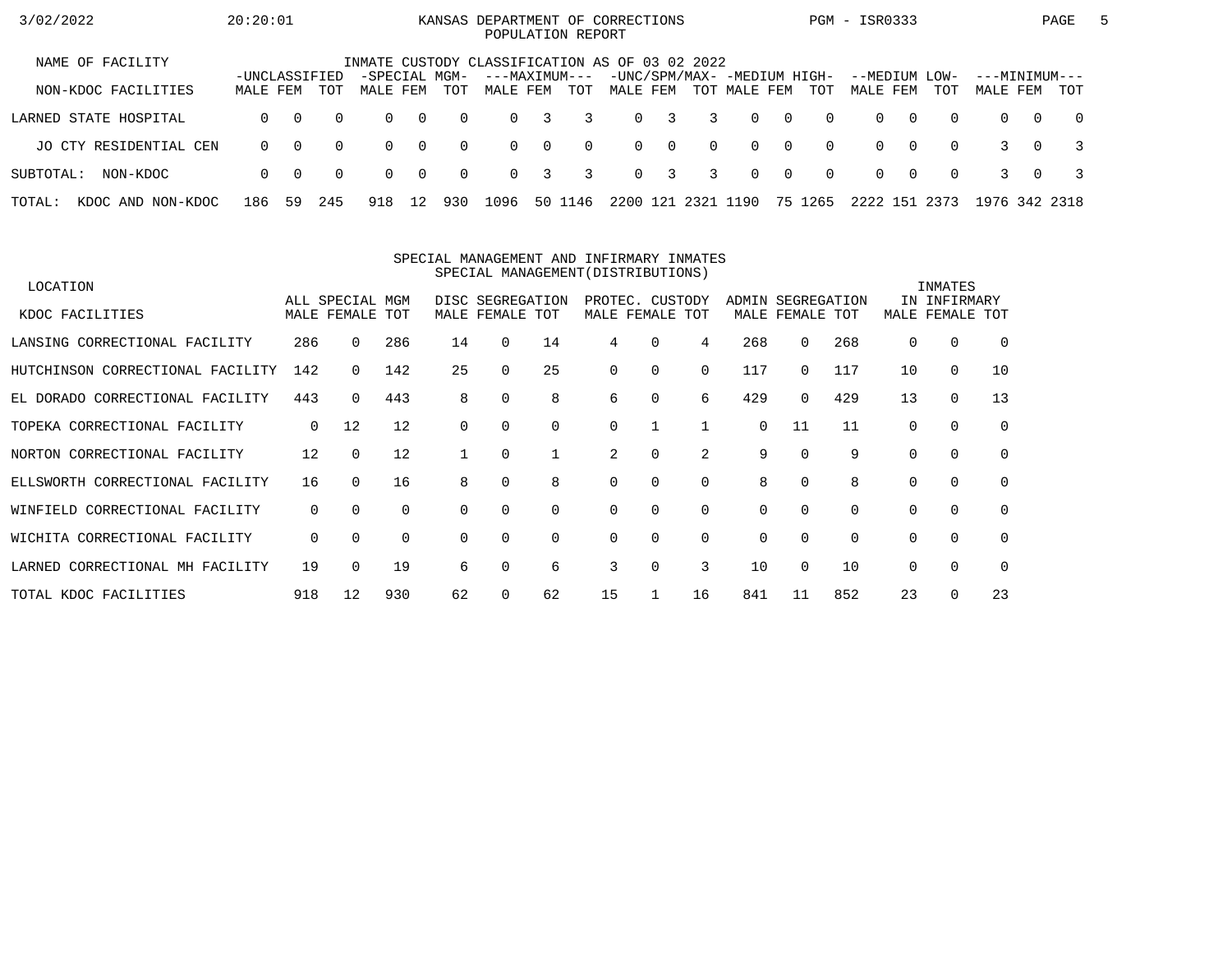3/02/2022 20:20:01 KANSAS DEPARTMENT OF CORRECTIONS PGM - ISR0333 PAGE 6 POPULATION REPORT

## DISTRIBUTION OF IN-STATE PAROLE CASELOAD BY LEVEL OF SUPERVISION

|                                                                                                                                                                                                                                   | ALL LEVELS<br>HIGH<br>MALE FEMALE TOT MALE FEMALE TOT                                  |                                                                                |                                                                             |                                                                                                        |                                                                                                                    | MALE FEMALE TOT                                                                                     | CLOSE/MODERATE                                                               |                                                                                             | MALE FEMALE TOT                                                       |                                                                                       | MODERATE/LOW-MOD                                                                                          | MALE FEMALE TOT                                                             | <b>LOW</b>                                                                                    |                                                                                                        |                                                                                                                     | UNCLASSIFIED<br>MALE FEMALE TOT                                                                  |                                                                                                                            |                                                                                           |
|-----------------------------------------------------------------------------------------------------------------------------------------------------------------------------------------------------------------------------------|----------------------------------------------------------------------------------------|--------------------------------------------------------------------------------|-----------------------------------------------------------------------------|--------------------------------------------------------------------------------------------------------|--------------------------------------------------------------------------------------------------------------------|-----------------------------------------------------------------------------------------------------|------------------------------------------------------------------------------|---------------------------------------------------------------------------------------------|-----------------------------------------------------------------------|---------------------------------------------------------------------------------------|-----------------------------------------------------------------------------------------------------------|-----------------------------------------------------------------------------|-----------------------------------------------------------------------------------------------|--------------------------------------------------------------------------------------------------------|---------------------------------------------------------------------------------------------------------------------|--------------------------------------------------------------------------------------------------|----------------------------------------------------------------------------------------------------------------------------|-------------------------------------------------------------------------------------------|
| NORTHERN REGION TOTAL<br>KANSAS CITY TOTAL<br><b>OTHER</b><br>KANSAS OFFENDERS<br>COMPACT PAROLE<br>ON SUPERVISION<br>PENDING INVEST<br>WAIT RPT INSTR<br>COMPACT PROBATION<br>ON SUPERVISION<br>PENDING INVEST<br>WAIT RPT INSTR | 2355<br>633<br>633<br>409<br>94<br>71<br>22<br>$\overline{1}$<br>130<br>101<br>8<br>21 | 397<br>91<br>91<br>44<br>6<br>3<br>$\overline{2}$<br>1<br>41<br>27<br>3<br>11  | 2752<br>724<br>724<br>453<br>100<br>74<br>24<br>2<br>171<br>128<br>11<br>32 | 185<br>43<br>43<br>35<br>5<br>3<br>2<br>$\Omega$<br>3<br>3<br>0<br>$\Omega$                            | 26<br>3<br>3<br>2<br>$\Omega$<br>$\Omega$<br>0<br>$\Omega$<br>$\mathbf{1}$<br>$\mathbf{1}$<br>$\Omega$<br>$\Omega$ | 211<br>46<br>46<br>37<br>5<br>3<br>2<br>$\Omega$<br>4<br>4<br>$\mathbf 0$<br>$\Omega$               | 1009<br>263<br>263<br>188<br>33<br>28<br>5<br>$\Omega$<br>42<br>34<br>5<br>3 | 146<br>31<br>31<br>17<br>5<br>3<br>1<br>1<br>9<br>6<br>$\Omega$<br>3                        | 1155<br>294<br>294<br>205<br>38<br>31<br>6<br>1<br>51<br>40<br>5<br>6 | 605<br>229<br>229<br>132<br>40<br>35<br>5<br>$\Omega$<br>57<br>53<br>$\mathbf 0$<br>4 | 102<br>35<br>35<br>16<br>$\mathbf 0$<br>$\Omega$<br>$\Omega$<br>$\Omega$<br>19<br>15<br>$\mathbf{1}$<br>3 | 707<br>264<br>264<br>148<br>40<br>35<br>5<br>$\Omega$<br>76<br>68<br>1<br>7 | 347<br>33<br>33<br>18<br>2<br>1<br>1<br>$\Omega$<br>13<br>8<br>1<br>4                         | 85<br>9<br>9<br>3<br>$\Omega$<br>$\Omega$<br>0<br>$\Omega$<br>6<br>4<br>$\mathbf 0$<br>2               | 432<br>42<br>42<br>21<br>$\overline{c}$<br>$\mathbf{1}$<br>$\mathbf{1}$<br>$\Omega$<br>19<br>12<br>$\mathbf 1$<br>6 | 209<br>65<br>65<br>36<br>14<br>$\overline{4}$<br>9<br>$\mathbf{1}$<br>15<br>3<br>2<br>10         | 38<br>13<br>13<br>6<br>$\mathbf{1}$<br>$\Omega$<br>$\mathbf{1}$<br>$\Omega$<br>6<br>1<br>2<br>3                            | 247<br>78<br>78<br>42<br>15<br>4<br>10<br>$\mathbf{1}$<br>21<br>4<br>$\overline{4}$<br>13 |
| TOPEKA TOTAL<br>OTHER<br>KANSAS OFFENDERS<br>COMPACT PAROLE<br>ON SUPERVISION<br>PENDING INVEST<br>COMPACT PROBATION<br>ON SUPERVISION<br>PENDING INVEST<br>WAIT RPT INSTR                                                        | 286<br>286<br>243<br>19<br>11<br>8<br>24<br>14<br>1<br>9                               | 52<br>52<br>44<br>$\Omega$<br>$\Omega$<br>0<br>8<br>5<br>1<br>2                | 338<br>338<br>287<br>19<br>11<br>8<br>32<br>19<br>2<br>11                   | 31<br>31<br>28<br>$\overline{2}$<br>2<br>$\mathbf 0$<br>1<br>$\mathbf 1$<br>$\mathbf 0$<br>$\mathbf 0$ | 7<br>7<br>5<br>$\Omega$<br>$\Omega$<br>$\Omega$<br>2<br>$\Omega$<br>$\Omega$                                       | 38<br>38<br>33<br>2<br>2<br>$\Omega$<br>3<br>3<br>$\mathbf 0$<br>$\Omega$                           | 198<br>198<br>172<br>12<br>6<br>6<br>14<br>10<br>$\mathbf{1}$<br>3           | 31<br>31<br>27<br>$\Omega$<br><sup>0</sup><br>0<br>4<br>1<br>1<br>$\overline{2}$            | 229<br>229<br>199<br>12<br>6<br>6<br>18<br>11<br>2<br>5               | 31<br>31<br>24<br>3<br>3<br>0<br>4<br>1<br>$\mathbf 0$<br>3                           | 7<br>7<br>6<br>$\Omega$<br>$\Omega$<br>0<br>1<br>$\mathbf{1}$<br>0<br>$\Omega$                            | 38<br>38<br>30<br>3<br>3<br>$\mathbf 0$<br>5<br>2<br>$\Omega$<br>3          | 9<br>9<br>6<br>$\mathbf 0$<br>$\Omega$<br>$\mathbf 0$<br>3<br>2<br>$\mathbf 0$<br>$\mathbf 1$ | 3<br>3<br>2<br>$\mathbf 0$<br>$\Omega$<br>0<br>$\mathbf{1}$<br>$\mathbf{1}$<br>$\mathbf 0$<br>$\Omega$ | 12<br>12<br>8<br>$\Omega$<br>$\Omega$<br>$\Omega$<br>4<br>3<br>$\Omega$<br>$\mathbf 1$                              | 17<br>17<br>13<br>$\overline{2}$<br>$\Omega$<br>2<br>2<br>$\Omega$<br>$\Omega$<br>$\overline{c}$ | 4<br>4<br>4<br>$\Omega$<br>0<br>0<br>O<br>0<br>0<br>0                                                                      | 21<br>21<br>17<br>$\overline{a}$<br>$\Omega$<br>2<br>2<br>$\Omega$<br>$\mathbf 0$<br>2    |
| OLATHE TOTAL<br><b>OTHER</b><br>KANSAS OFFENDERS<br>COMPACT PAROLE<br>ON SUPERVISION<br>PENDING INVEST<br>WAIT RPT INSTR<br>COMPACT PROBATION<br>ON SUPERVISION<br>PENDING INVEST<br>WAIT RPT INSTR                               | 554<br>554<br>331<br>60<br>45<br>14<br>$\mathbf{1}$<br>163<br>128<br>9<br>26           | 127<br>127<br>55<br>14<br>12<br>1<br>$\mathbf{1}$<br>58<br>51<br>$\Omega$<br>7 | 681<br>681<br>386<br>74<br>57<br>15<br>2<br>221<br>179<br>9<br>33           | 26<br>26<br>25<br>$\Omega$<br>0<br>O<br>∩<br>1<br>1<br>$\Omega$<br>$\mathbf 0$                         | 6<br>6<br>6<br>$\Omega$<br>0<br>$\Omega$<br>$\cap$<br>0<br>$\Omega$<br>$\Omega$<br>$\Omega$                        | 32<br>32<br>31<br>$\Omega$<br>$\Omega$<br>$\Omega$<br>$\Omega$<br>1<br>1<br>$\Omega$<br>$\mathbf 0$ | 141<br>141<br>102<br>16<br>11<br>5<br>$\mathbf 0$<br>23<br>19<br>0<br>4      | 29<br>29<br>21<br>$\overline{2}$<br>2<br>$\Omega$<br>$\Omega$<br>6<br>6<br>0<br>$\mathbf 0$ | 170<br>170<br>123<br>18<br>13<br>5<br>$\Omega$<br>29<br>25<br>0<br>4  | 60<br>60<br>39<br>8<br>7<br>$\mathbf{1}$<br>$\Omega$<br>13<br>8<br>1<br>4             | 14<br>14<br>10<br>2<br>2<br>0<br>0<br>2<br>2<br>0<br>0                                                    | 74<br>74<br>49<br>10<br>9<br>1<br>$\Omega$<br>15<br>10<br>1<br>4            | 276<br>276<br>135<br>27<br>25<br>1<br>1<br>114<br>96<br>3<br>15                               | 68<br>68<br>12<br>8<br>7<br>$\mathbf{1}$<br>$\Omega$<br>48<br>42<br>$\Omega$<br>6                      | 344<br>344<br>147<br>35<br>32<br>$\overline{c}$<br>1<br>162<br>138<br>3<br>21                                       | 51<br>51<br>30<br>9<br>7<br>$\Omega$<br>12<br>4<br>5<br>3                                        | 10<br>10<br>6<br>$\overline{2}$<br>$\mathbf{1}$<br>0<br>$\mathbf 1$<br>$\overline{a}$<br>$\mathbf{1}$<br>0<br>$\mathbf{1}$ | 61<br>61<br>36<br>11<br>3<br>7<br>$\mathbf 1$<br>14<br>5<br>5<br>4                        |
| LANSING<br>KANSAS OFFENDERS<br>COMPACT PAROLE<br>ON SUPERVISION<br>PENDING INVEST<br>COMPACT PROBATION<br>ON SUPERVISION<br>PENDING INVEST<br>WAIT RPT INSTR                                                                      | 94<br>61<br>18<br>15<br>3<br>15<br>12<br>2<br>1                                        | 12<br>6<br>1<br>1<br>$\Omega$<br>5<br>5<br>$\mathbf 0$<br>$\mathbf 0$          | 106<br>67<br>19<br>16<br>3<br>20<br>17<br>2<br>1                            | 2<br>2<br>$\Omega$<br>$\Omega$<br>$\Omega$<br>0<br>$\Omega$<br>$\mathbf 0$<br>$\mathbf 0$              | $\mathbf{1}$<br>$\mathbf{1}$<br>$\Omega$<br>0<br>$\Omega$<br>$\Omega$<br>$\Omega$<br>$\mathbf 0$<br>$\Omega$       | 3<br>3<br>0<br>$\Omega$<br>$\Omega$<br>$\Omega$<br>$\Omega$<br>$\Omega$<br>$\mathbf 0$              | 39<br>28<br>4<br>4<br>0<br>7<br>7<br>$\mathbf 0$<br>$\mathbf 0$              | 1<br>1<br>0<br>O<br>$\Omega$<br>O<br>$\Omega$<br>$\mathbf 0$<br>$\Omega$                    | 40<br>29<br>4<br>4<br>0<br>7<br>7<br>0<br>$\Omega$                    | 41<br>26<br>11<br>11<br>$\mathbf 0$<br>4<br>4<br>$\mathbf 0$<br>$\mathbf 0$           | 8<br>3<br>1<br>$\mathbf{1}$<br>0<br>4<br>4<br>0<br>0                                                      | 49<br>29<br>12<br>12<br>0<br>8<br>8<br>$\mathbf 0$<br>$\mathbf 0$           | 3<br>2<br>0<br>$\Omega$<br>$\mathbf 0$<br>1<br>1<br>$\Omega$<br>$\Omega$                      | 1<br>0<br>0<br>$\Omega$<br>0<br>1<br>$\mathbf{1}$<br>$\mathbf 0$<br>$\Omega$                           | 4<br>$\overline{c}$<br>$\Omega$<br>$\Omega$<br>$\Omega$<br>$\overline{2}$<br>$\mathcal{D}$<br>$\Omega$<br>$\Omega$  | 9<br>3<br>3<br>$\Omega$<br>3<br>3<br>$\Omega$<br>$\overline{2}$<br>$\mathbf 1$                   | 1<br>$\mathbf{1}$<br>0<br>0<br>0<br>0<br>0<br>0<br>0                                                                       | 10<br>4<br>3<br>$\Omega$<br>3<br>3<br>0<br>2<br>1                                         |
| ATCHISON<br>KANSAS OFFENDERS<br>COMPACT PAROLE<br>ON SUPERVISION<br>PENDING INVEST<br>COMPACT PROBATION                                                                                                                           | 70<br>45<br>q<br>5<br>4<br>16                                                          | 8<br>$\overline{2}$<br>3<br>3<br>$\Omega$<br>3                                 | 78<br>47<br>12<br>8<br>4<br>19                                              | 6<br>5<br>$\Omega$<br>O<br>$\Omega$<br>1                                                               | $\mathbf{1}$<br>$\mathbf{1}$<br>$\Omega$<br><sup>0</sup><br>$\Omega$<br>0                                          | 7<br>6<br>$\Omega$<br>$\Omega$<br>$\Omega$<br>$\mathbf{1}$                                          | 40<br>30<br>4<br>4<br>0<br>6                                                 | 3<br>1<br>1<br>1<br>$\Omega$<br>$\mathbf{1}$                                                | 43<br>31<br>5<br>5<br>$\Omega$<br>7                                   | 15<br>6<br>3<br>1<br>2<br>6                                                           | 3<br>0<br>1<br>$\mathbf{1}$<br>$\Omega$<br>$\overline{2}$                                                 | 18<br>6<br>4<br>2<br>2<br>8                                                 | 2<br>1<br>$\Omega$<br>$\Omega$<br>$\Omega$<br>1                                               | $\Omega$<br>$\mathbf 0$<br>$\Omega$<br>$\Omega$<br>$\Omega$<br>$\Omega$                                | $\overline{c}$<br>$\mathbf{1}$<br>$\Omega$<br>$\Omega$<br>$\Omega$<br>$\mathbf{1}$                                  | 7<br>3<br>2<br>$\Omega$<br>2<br>$\overline{2}$                                                   | $\mathbf{1}$<br>0<br>1<br>$\mathbf{1}$<br>$\Omega$<br>$\Omega$                                                             | 8<br>3<br>3<br>2<br>2                                                                     |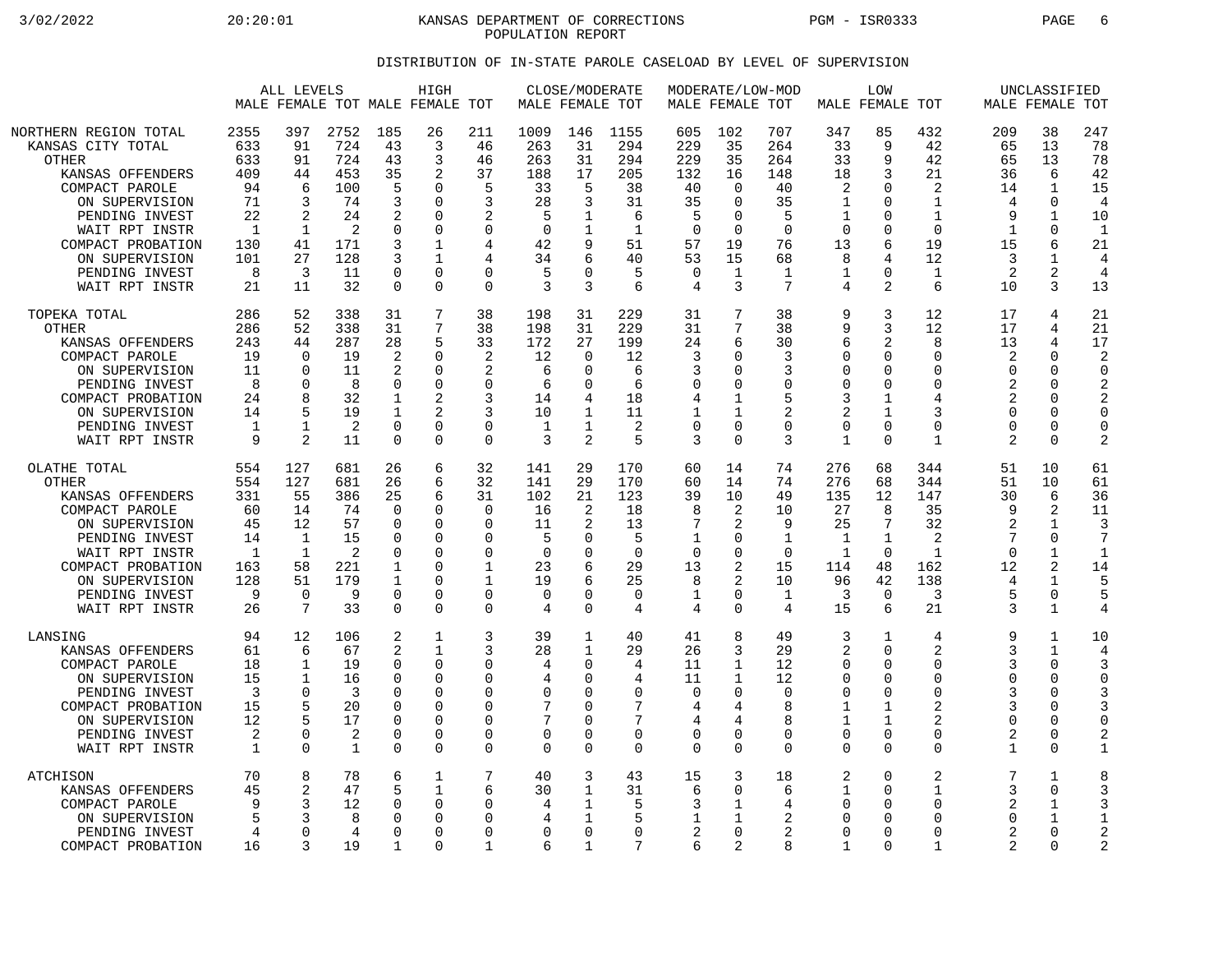3/02/2022 20:20:01 KANSAS DEPARTMENT OF CORRECTIONS PGM - ISR0333 PAGE 7 POPULATION REPORT

## DISTRIBUTION OF IN-STATE PAROLE CASELOAD BY LEVEL OF SUPERVISION

|                                                                                                                                                                      |                                                                 | ALL LEVELS                                                         |                                                                |                                                                                             | HIGH<br>MALE FEMALE TOT MALE FEMALE TOT                          |                                                                                | MALE FEMALE TOT                                     | CLOSE/MODERATE                                                              |                                                                                |                                                                              | MODERATE/LOW-MOD<br>MALE FEMALE TOT                       |                                                                 |                                                                  | LOW<br>MALE FEMALE TOT                                                          |                                                                                        |                                                                       | UNCLASSIFIED<br>MALE FEMALE TOT                                                      |                                                                                           |
|----------------------------------------------------------------------------------------------------------------------------------------------------------------------|-----------------------------------------------------------------|--------------------------------------------------------------------|----------------------------------------------------------------|---------------------------------------------------------------------------------------------|------------------------------------------------------------------|--------------------------------------------------------------------------------|-----------------------------------------------------|-----------------------------------------------------------------------------|--------------------------------------------------------------------------------|------------------------------------------------------------------------------|-----------------------------------------------------------|-----------------------------------------------------------------|------------------------------------------------------------------|---------------------------------------------------------------------------------|----------------------------------------------------------------------------------------|-----------------------------------------------------------------------|--------------------------------------------------------------------------------------|-------------------------------------------------------------------------------------------|
| ON SUPERVISION                                                                                                                                                       | 12                                                              | 2                                                                  | 14                                                             | 1                                                                                           | 0                                                                | 1                                                                              | 5                                                   | 1                                                                           | 6                                                                              | 5                                                                            | 1                                                         | 6                                                               | 1                                                                | $\mathbf 0$                                                                     | 1                                                                                      | $\Omega$                                                              | $\Omega$                                                                             | $\Omega$                                                                                  |
| WAIT RPT INSTR                                                                                                                                                       | 4                                                               | $\mathbf{1}$                                                       | 5                                                              | $\overline{0}$                                                                              | 0                                                                | $\mathbf 0$                                                                    | $\mathbf{1}$                                        | $\mathbf 0$                                                                 | $\mathbf 1$                                                                    | $\mathbf{1}$                                                                 | $\mathbf{1}$                                              | 2                                                               | $\Omega$                                                         | $\Omega$                                                                        | $\mathbf 0$                                                                            | 2                                                                     | $\mathbf 0$                                                                          | $\overline{2}$                                                                            |
| <b>LAWRENCE</b><br>KANSAS OFFENDERS<br>COMPACT PAROLE<br>ON SUPERVISION<br>PENDING INVEST<br>COMPACT PROBATION<br>ON SUPERVISION<br>PENDING INVEST<br>WAIT RPT INSTR | 209<br>155<br>24<br>23<br>-1<br>30<br>27<br>1<br>$\overline{2}$ | 36<br>22<br>4<br>3<br>$\mathbf{1}$<br>10<br>8<br>1<br>$\mathbf{1}$ | 245<br>177<br>28<br>26<br>2<br>40<br>35<br>$\mathfrak{D}$<br>3 | 11<br>11<br>$\Omega$<br>$\mathbf 0$<br>$\Omega$<br>$\Omega$<br>0<br>$\mathbf 0$<br>$\Omega$ | 1<br>1<br>0<br>0<br>0<br>$\Omega$<br>0<br>0<br>$\Omega$          | 12<br>12<br>$\Omega$<br>$\Omega$<br>∩<br>$\Omega$<br>O<br>$\Omega$<br>$\Omega$ | 47<br>35<br>4<br>3<br>8<br>5<br>$\overline{2}$      | 6<br>3<br>1<br>1<br>0<br>2<br>2<br>$\Omega$<br>$\Omega$                     | 53<br>38<br>5<br>4<br>$\mathbf{1}$<br>10<br>7<br>$\mathbf 1$<br>$\overline{a}$ | 137<br>102<br>18<br>18<br>$\mathbf 0$<br>17<br>17<br>$\mathbf 0$<br>$\Omega$ | 22<br>16<br>2<br>2<br>$\Omega$<br>4<br>4<br>U<br>$\Omega$ | 159<br>118<br>20<br>20<br>$\Omega$<br>21<br>21<br>0<br>$\Omega$ | 7<br>1<br>1<br>1<br>$\Omega$<br>5<br>5<br>0<br>$\Omega$          | 2<br>1<br>$\Omega$<br>O<br>$\Omega$<br>$\mathbf 1$<br>1<br>0<br>$\Omega$        | 9<br>$\overline{a}$<br>$\mathbf{1}$<br>1<br>$\Omega$<br>6<br>6<br>$\Omega$<br>$\Omega$ | 7<br>6<br>1<br>1<br>∩<br>$\Omega$<br>$\Omega$<br>$\Omega$<br>$\Omega$ | 5<br>1<br>$\mathbf{1}$<br>$\mathbf 0$<br>1<br>3<br>1<br>$\mathbf{1}$<br>$\mathbf{1}$ | 12<br>7<br>$\mathfrak{D}$<br>1<br>$\mathbf{1}$<br>3<br>1<br>$\mathbf 1$<br>$\overline{1}$ |
| SALINA                                                                                                                                                               | 179                                                             | 23                                                                 | 202                                                            | 15                                                                                          | 1                                                                | 16                                                                             | 122                                                 | 18                                                                          | 140                                                                            | 26                                                                           | 3                                                         | 29                                                              | 6                                                                | $\Omega$                                                                        | 6                                                                                      | 10                                                                    | 1                                                                                    | 11                                                                                        |
| KANSAS OFFENDERS                                                                                                                                                     | 158                                                             | 13                                                                 | 171                                                            | 12                                                                                          | 1                                                                | 13                                                                             | 110                                                 | 10                                                                          | 120                                                                            | 23                                                                           | 2                                                         | 25                                                              | 4                                                                | ∩                                                                               | 4                                                                                      | 9                                                                     | $\Omega$                                                                             | 9                                                                                         |
| COMPACT PAROLE                                                                                                                                                       | 9                                                               | 2                                                                  | 11                                                             | 3                                                                                           | 0                                                                | 3                                                                              | 4                                                   | 1                                                                           | 5                                                                              | 1                                                                            | 0                                                         | 1                                                               | 0                                                                | $\Omega$                                                                        | 0                                                                                      | $\mathbf{1}$                                                          | $\mathbf{1}$                                                                         | 2                                                                                         |
| ON SUPERVISION                                                                                                                                                       | 4                                                               | $\mathbf{1}$                                                       | 5                                                              | 1                                                                                           | 0                                                                | 1                                                                              | $\overline{2}$                                      | 1                                                                           | 3                                                                              | 0                                                                            | O                                                         | $\Omega$                                                        | $\Omega$                                                         | $\Omega$                                                                        | $\Omega$                                                                               | 1                                                                     | $\Omega$                                                                             | $\mathbf{1}$                                                                              |
| PENDING INVEST                                                                                                                                                       | 5                                                               | $\mathbf{1}$                                                       | 6                                                              | $\overline{2}$                                                                              | 0                                                                | 2                                                                              | 2                                                   | $\mathbf 0$                                                                 | $\overline{c}$                                                                 | 1                                                                            | U                                                         | 1                                                               | $\Omega$                                                         | $\Omega$                                                                        | 0                                                                                      | $\Omega$                                                              | 1                                                                                    | 1                                                                                         |
| COMPACT PROBATION                                                                                                                                                    | 12                                                              | 8                                                                  | 20                                                             | $\mathbf 0$                                                                                 | $\Omega$                                                         | $\Omega$                                                                       | 8                                                   | 7                                                                           | 15                                                                             | 2                                                                            | 1                                                         | 3                                                               | 2                                                                | $\Omega$                                                                        | $\overline{2}$                                                                         | $\Omega$                                                              | 0                                                                                    | $\mathbf 0$                                                                               |
| ON SUPERVISION                                                                                                                                                       | 7                                                               | 6                                                                  | 13                                                             | $\Omega$                                                                                    | 0                                                                | $\Omega$                                                                       | 4                                                   | 5                                                                           | 9                                                                              | 2                                                                            | 1                                                         | 3                                                               | 1                                                                | $\Omega$                                                                        | 1                                                                                      | $\Omega$                                                              | 0                                                                                    | $\Omega$                                                                                  |
| PENDING INVEST                                                                                                                                                       | 1                                                               | 1                                                                  | 2                                                              | $\mathbf 0$                                                                                 | 0                                                                | $\mathbf 0$                                                                    | 1                                                   | $\mathbf{1}$                                                                | 2                                                                              | $\mathbf 0$                                                                  | 0                                                         | 0                                                               | $\mathbf 0$                                                      | 0                                                                               | 0                                                                                      | $\Omega$                                                              | 0                                                                                    | $\Omega$                                                                                  |
| WAIT RPT INSTR                                                                                                                                                       | 4                                                               | $\mathbf{1}$                                                       | 5                                                              | $\Omega$                                                                                    | $\Omega$                                                         | $\Omega$                                                                       | 3                                                   | $\mathbf{1}$                                                                | 4                                                                              | $\Omega$                                                                     | $\Omega$                                                  | $\Omega$                                                        | $\mathbf{1}$                                                     | $\Omega$                                                                        | 1                                                                                      | $\Omega$                                                              | $\Omega$                                                                             | $\Omega$                                                                                  |
| GREAT BEND                                                                                                                                                           | 98                                                              | 5                                                                  | 103                                                            | 14                                                                                          | 1                                                                | 15                                                                             | 45                                                  | 3                                                                           | 48                                                                             | 21                                                                           | $\mathbf{1}$                                              | 22                                                              | 2                                                                | $\Omega$                                                                        | $\overline{2}$                                                                         | 16                                                                    | $\mathbf 0$                                                                          | 16                                                                                        |
| KANSAS OFFENDERS                                                                                                                                                     | 86                                                              | 4                                                                  | 90                                                             | 13                                                                                          | 1                                                                | 14                                                                             | 39                                                  | 2                                                                           | 41                                                                             | 18                                                                           | $\mathbf{1}$                                              | 19                                                              | $\Omega$                                                         | ∩                                                                               | $\Omega$                                                                               | 16                                                                    | $\Omega$                                                                             | 16                                                                                        |
| COMPACT PAROLE                                                                                                                                                       | 6                                                               | $\Omega$                                                           | 6                                                              | $\mathbf 1$                                                                                 | 0                                                                | $\mathbf{1}$                                                                   | 2                                                   | $\Omega$                                                                    | $\overline{c}$                                                                 | 3                                                                            | 0                                                         | 3                                                               | 0                                                                | $\Omega$                                                                        | $\Omega$                                                                               | $\Omega$                                                              | $\mathbf 0$                                                                          | $\mathbf 0$                                                                               |
| ON SUPERVISION                                                                                                                                                       | 4                                                               | $\Omega$                                                           | 4                                                              | $\mathbf{1}$                                                                                | $\Omega$                                                         | 1                                                                              | -1                                                  | $\Omega$                                                                    | 1                                                                              | 2                                                                            | O                                                         | 2                                                               | O                                                                | $\Omega$                                                                        | $\Omega$                                                                               | $\Omega$                                                              | $\Omega$                                                                             | $\Omega$                                                                                  |
| PENDING INVEST                                                                                                                                                       | 1                                                               | $\Omega$                                                           | 1                                                              | 0                                                                                           | 0                                                                | $\Omega$                                                                       | 0                                                   | $\Omega$                                                                    | $\Omega$                                                                       | 1                                                                            | U                                                         | 1                                                               | $\Omega$                                                         | ∩                                                                               | $\Omega$                                                                               | ∩                                                                     | 0                                                                                    | $\mathbf 0$                                                                               |
| WAIT RPT INSTR                                                                                                                                                       | 1                                                               | $\Omega$                                                           | 1                                                              | $\Omega$                                                                                    | $\Omega$                                                         | $\Omega$                                                                       | 1                                                   | 0                                                                           | $\mathbf{1}$                                                                   | $\mathbf 0$                                                                  | O                                                         | $\Omega$                                                        | $\mathbf 0$                                                      | $\Omega$                                                                        | $\Omega$                                                                               | $\Omega$                                                              | 0                                                                                    | $\Omega$                                                                                  |
| COMPACT PROBATION                                                                                                                                                    | 6                                                               | -1                                                                 | 7                                                              | $\Omega$                                                                                    | 0                                                                | O                                                                              | 4                                                   | 1                                                                           | 5                                                                              | 0                                                                            | U                                                         | $\Omega$                                                        | 2                                                                | ∩                                                                               | 2                                                                                      | ∩                                                                     | $\Omega$                                                                             | $\Omega$                                                                                  |
| ON SUPERVISION                                                                                                                                                       | 3                                                               | $\Omega$                                                           | 3                                                              | $\Omega$                                                                                    | $\Omega$                                                         | $\Omega$                                                                       | 2                                                   | $\mathbf 0$                                                                 | 2                                                                              | $\mathbf 0$                                                                  | $\Omega$                                                  | $\Omega$                                                        | $\mathbf 1$                                                      | $\Omega$                                                                        | $\mathbf{1}$                                                                           | $\Omega$                                                              | 0                                                                                    | $\mathbf 0$                                                                               |
| PENDING INVEST                                                                                                                                                       | 1                                                               | 1                                                                  | 2                                                              | $\Omega$                                                                                    | 0                                                                | 0                                                                              | 1                                                   | 1                                                                           | 2                                                                              | 0                                                                            | $\Omega$                                                  | $\Omega$                                                        | $\mathbf 0$                                                      | $\Omega$                                                                        | 0                                                                                      | $\Omega$                                                              | 0                                                                                    | $\Omega$                                                                                  |
| WAIT RPT INSTR                                                                                                                                                       | 2                                                               | $\mathbf 0$                                                        | 2                                                              | $\mathbf 0$                                                                                 | 0                                                                | $\mathbf 0$                                                                    | $\mathbf{1}$                                        | $\Omega$                                                                    | $\mathbf{1}$                                                                   | $\mathbf 0$                                                                  | $\Omega$                                                  | $\Omega$                                                        | 1                                                                | $\Omega$                                                                        | $\mathbf{1}$                                                                           | $\Omega$                                                              | 0                                                                                    | $\Omega$                                                                                  |
| JUNCTION CITY                                                                                                                                                        | 111                                                             | 27                                                                 | 138                                                            | 24                                                                                          | 3                                                                | 27                                                                             | 61                                                  | 16                                                                          | 77                                                                             | 18                                                                           | 6                                                         | 24                                                              | 2                                                                | $\Omega$                                                                        | $\overline{2}$                                                                         | 6                                                                     | 2                                                                                    | 8                                                                                         |
| KANSAS OFFENDERS                                                                                                                                                     | 84                                                              | 19                                                                 | 103                                                            | 23                                                                                          | 3                                                                | 26                                                                             | 46                                                  | 12                                                                          | 58                                                                             | 12                                                                           | 2                                                         | 14                                                              | $\mathbf{1}$                                                     | $\Omega$                                                                        | $\mathbf{1}$                                                                           | $\overline{2}$                                                        | 2                                                                                    | 4                                                                                         |
| COMPACT PAROLE                                                                                                                                                       | 10                                                              | 2                                                                  | 12                                                             | $\Omega$                                                                                    | 0                                                                | $\Omega$                                                                       | 7                                                   | 1                                                                           | 8                                                                              | 2                                                                            | 1                                                         | 3                                                               | $\Omega$                                                         | $\Omega$                                                                        | $\Omega$                                                                               | 1                                                                     | $\Omega$                                                                             | $\mathbf{1}$                                                                              |
| ON SUPERVISION                                                                                                                                                       | 7                                                               | 2                                                                  | 9                                                              | $\mathbf 0$                                                                                 | 0                                                                | $\Omega$                                                                       | 4                                                   | 1                                                                           | 5                                                                              | 2                                                                            | 1                                                         | 3                                                               | 0                                                                | ∩                                                                               | $\Omega$                                                                               | $\mathbf{1}$                                                          | 0                                                                                    | 1                                                                                         |
| PENDING INVEST                                                                                                                                                       | 3                                                               | 0                                                                  | 3                                                              | 0                                                                                           | 0                                                                | $\mathbf 0$                                                                    | 3                                                   | 0                                                                           | 3                                                                              | 0                                                                            | $\Omega$                                                  | 0                                                               | 0                                                                | $\Omega$                                                                        | $\Omega$                                                                               | $\Omega$                                                              | $\Omega$                                                                             | $\Omega$                                                                                  |
| COMPACT PROBATION                                                                                                                                                    | 17                                                              | 6                                                                  | 23                                                             | $\mathbf{1}$                                                                                | $\Omega$                                                         | 1                                                                              | 8                                                   | 3                                                                           | 11                                                                             | 4                                                                            | 3                                                         | 7                                                               | $\mathbf{1}$                                                     | ∩                                                                               | 1                                                                                      | 3                                                                     | $\Omega$                                                                             | 3                                                                                         |
| ON SUPERVISION                                                                                                                                                       | 6                                                               | 3                                                                  | 9                                                              | $\Omega$                                                                                    | 0                                                                | $\Omega$                                                                       | 5                                                   | $\mathbf 1$                                                                 | 6                                                                              | $\mathbf 0$                                                                  | 2                                                         | $\overline{2}$                                                  | 0                                                                | $\Omega$                                                                        | 0                                                                                      | 1                                                                     | 0                                                                                    | 1                                                                                         |
| PENDING INVEST                                                                                                                                                       | 3                                                               | 1                                                                  | 4                                                              | $\mathbf 0$                                                                                 | 0                                                                | $\mathbf 0$                                                                    | 1                                                   | 1                                                                           | 2                                                                              | 1                                                                            | 0                                                         | 1                                                               | $\mathbf 0$                                                      | $\Omega$                                                                        | $\Omega$                                                                               | $\mathbf{1}$                                                          | 0                                                                                    | $\mathbf{1}$                                                                              |
| WAIT RPT INSTR                                                                                                                                                       | 8                                                               | 2                                                                  | 10                                                             | 1                                                                                           | 0                                                                | 1                                                                              | 2                                                   | $\mathbf{1}$                                                                | 3                                                                              | 3                                                                            | $\mathbf{1}$                                              | 4                                                               | $\mathbf{1}$                                                     | $\Omega$                                                                        | $\mathbf{1}$                                                                           | $\mathbf{1}$                                                          | 0                                                                                    | $\mathbf{1}$                                                                              |
| NW COMM CORR<br>KANSAS OFFENDERS<br>COMPACT PAROLE<br>ON SUPERVISION<br>PENDING INVEST<br>COMPACT PROBATION<br>ON SUPERVISION<br>PENDING INVEST                      | 107<br>91<br>8<br>7<br>1<br>8<br>3<br>2                         | 15<br>12<br>1<br>$\mathbf 1$<br>0<br>2<br>2<br>$\Omega$            | 122<br>103<br>9<br>8<br>1<br>10<br>5<br>$\mathfrak{D}$         | 13<br>12<br>$\mathbf{1}$<br>$\mathbf 1$<br>$\Omega$<br>0<br>$\Omega$<br>$\Omega$            | 2<br>2<br>0<br>0<br>$\Omega$<br>$\Omega$<br>$\Omega$<br>$\Omega$ | 15<br>14<br>1<br>1<br>$\Omega$<br>∩<br>$\Omega$<br>$\Omega$                    | 53<br>50<br>3<br>2<br>0<br><sup>0</sup><br>$\Omega$ | 8<br>7<br>1<br>$\mathbf{1}$<br>$\Omega$<br>$\Omega$<br>$\Omega$<br>$\Omega$ | 61<br>57<br>4<br>3<br>1<br>$\Omega$<br>$\Omega$<br>$\Omega$                    | 26<br>20<br>2<br>2<br>0<br>4<br>2<br>$\Omega$                                | 3<br>2<br>O<br>$\Omega$<br>O<br>-1<br>$\Omega$            | 29<br>22<br>2<br>2<br>$\Omega$<br>5<br>3<br>$\Omega$            | 7<br>4<br>1<br>$\mathbf{1}$<br>$\Omega$<br>2<br>$\mathbf 1$<br>1 | 2<br>$\mathbf{1}$<br>$\Omega$<br>$\Omega$<br>$\Omega$<br>1<br>$\mathbf{1}$<br>∩ | 9<br>5<br>1<br>$\mathbf{1}$<br>$\Omega$<br>3<br>$\overline{2}$<br>$\mathbf{1}$         | 8<br>5<br>1<br>$\mathbf{1}$<br>$\Omega$<br>2<br>$\Omega$<br>1         | $\mathbf 0$<br>$\mathbf 0$<br>$\Omega$<br>0<br>0<br>0<br>$\Omega$<br>$\Omega$        | 8<br>5<br>1<br>$\mathbf{1}$<br>$\Omega$<br>2<br>$\Omega$<br>$\mathbf{1}$                  |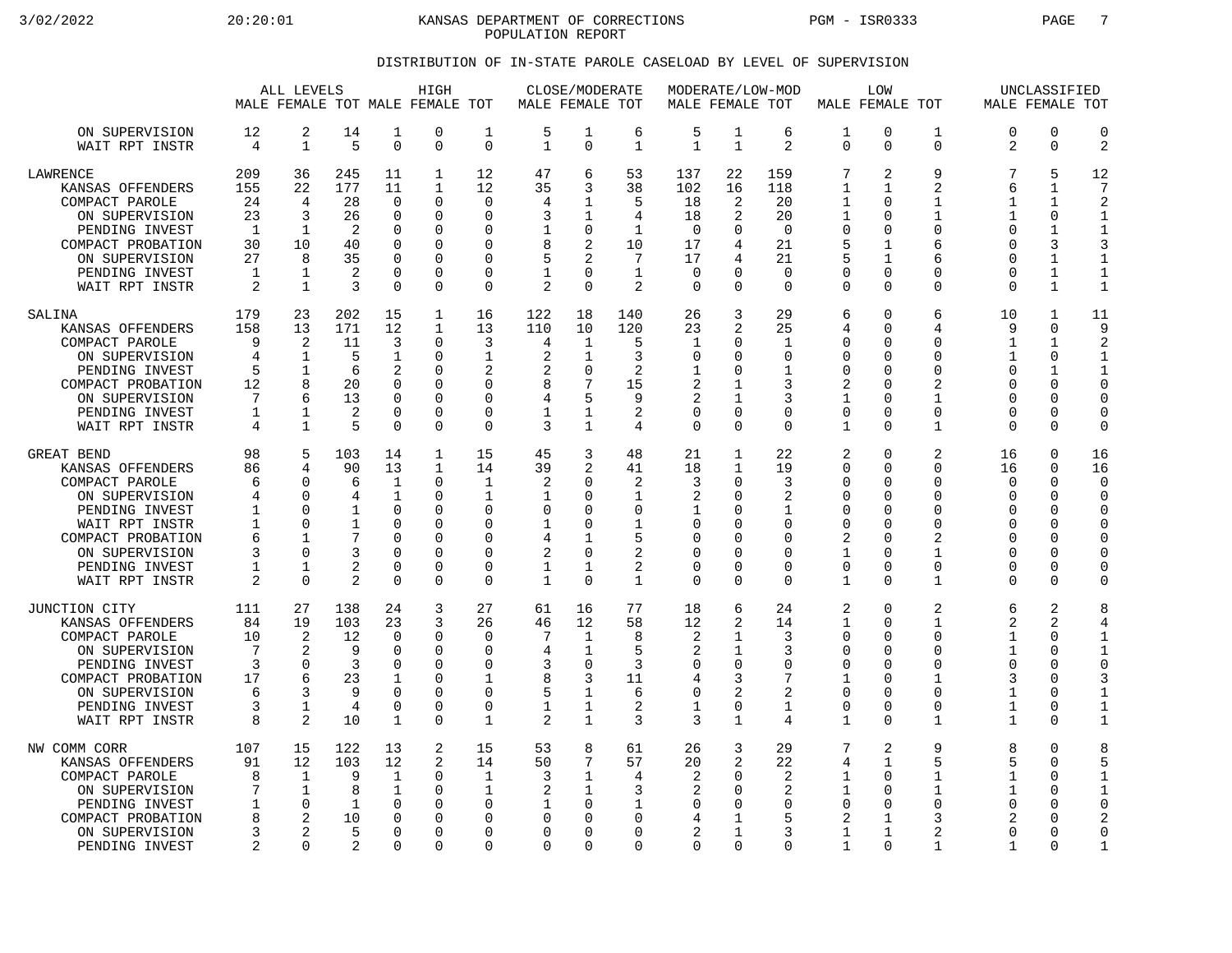3/02/2022 20:20:01 KANSAS DEPARTMENT OF CORRECTIONS PGM - ISR0333 PAGE 8 POPULATION REPORT

## DISTRIBUTION OF IN-STATE PAROLE CASELOAD BY LEVEL OF SUPERVISION

|                                                                                                                                                                                                |                                                                   | ALL LEVELS<br>MALE FEMALE TOT MALE FEMALE TOT                                           |                                                                      |                                                                                       | HIGH                                                                                          |                                                                                                         | MALE FEMALE TOT                                             | CLOSE/MODERATE                                                                              |                                                                           | MALE FEMALE TOT                                                            |                                                    | MODERATE/LOW-MOD                                                                  | MALE FEMALE TOT                                                                            | LOW                                              |                                                                                       | MALE FEMALE TOT                                                                 | UNCLASSIFIED                                                                               |                                                                                                            |
|------------------------------------------------------------------------------------------------------------------------------------------------------------------------------------------------|-------------------------------------------------------------------|-----------------------------------------------------------------------------------------|----------------------------------------------------------------------|---------------------------------------------------------------------------------------|-----------------------------------------------------------------------------------------------|---------------------------------------------------------------------------------------------------------|-------------------------------------------------------------|---------------------------------------------------------------------------------------------|---------------------------------------------------------------------------|----------------------------------------------------------------------------|----------------------------------------------------|-----------------------------------------------------------------------------------|--------------------------------------------------------------------------------------------|--------------------------------------------------|---------------------------------------------------------------------------------------|---------------------------------------------------------------------------------|--------------------------------------------------------------------------------------------|------------------------------------------------------------------------------------------------------------|
| WAIT RPT INSTR                                                                                                                                                                                 | 3                                                                 | $\Omega$                                                                                | 3                                                                    | $\Omega$                                                                              | $\Omega$                                                                                      | $\mathbf 0$                                                                                             | $\Omega$                                                    | $\Omega$                                                                                    | $\Omega$                                                                  | $\overline{2}$                                                             | $\Omega$                                           | 2                                                                                 | $\mathbf 0$                                                                                | 0                                                | $\Omega$                                                                              | $\mathbf{1}$                                                                    | $\Omega$                                                                                   | $\mathbf{1}$                                                                                               |
| UNASSIGNED - NORTH                                                                                                                                                                             | 14                                                                | 1                                                                                       | 15                                                                   | $\mathbf 0$                                                                           | $\mathbf 0$                                                                                   | $\mathbf 0$                                                                                             | $\Omega$                                                    | $\mathbf 0$                                                                                 | $\mathbf 0$                                                               | $\mathbf 1$                                                                | $\Omega$                                           | $\mathbf{1}$                                                                      | $\mathbf 0$                                                                                | 0                                                | $\mathbf 0$                                                                           | 13                                                                              | $\mathbf{1}$                                                                               | 14                                                                                                         |
| KANSAS OFFENDERS                                                                                                                                                                               | 14                                                                | 1                                                                                       | 15                                                                   | $\Omega$                                                                              | $\Omega$                                                                                      | $\mathbf 0$                                                                                             | $\Omega$                                                    | $\Omega$                                                                                    | $\Omega$                                                                  | 1                                                                          | $\Omega$                                           | $\mathbf{1}$                                                                      | $\Omega$                                                                                   | 0                                                | $\Omega$                                                                              | 13                                                                              | 1                                                                                          | 14                                                                                                         |
| SOUTHERN REGION TOTAL<br>WICHITA TOTAL<br>SEX OFFENDER UNIT<br>KANSAS OFFENDERS<br>COMPACT PAROLE<br>ON SUPERVISION<br>PENDING INVEST<br>COMPACT PROBATION<br>ON SUPERVISION<br>WAIT RPT INSTR | 2124<br>1571<br>95<br>80<br>7<br>5<br>2<br>8<br>7<br>$\mathbf{1}$ | 308<br>205<br>35<br>32<br>$\mathbf 1$<br>$\mathbf{1}$<br>$\Omega$<br>2<br>2<br>$\Omega$ | 2432<br>1776<br>130<br>112<br>8<br>6<br>2<br>10<br>9<br>$\mathbf{1}$ | 220<br>176<br>8<br>8<br>0<br>$\Omega$<br>$\Omega$<br>$\Omega$<br>$\Omega$<br>$\Omega$ | 36<br>24<br>8<br>8<br>$\mathbf 0$<br>$\Omega$<br>$\Omega$<br>$\Omega$<br>$\Omega$<br>$\Omega$ | 256<br>200<br>16<br>16<br>$\mathbf 0$<br>$\Omega$<br>$\Omega$<br>$\Omega$<br>$\mathbf 0$<br>$\mathbf 0$ | 966<br>702<br>58<br>47<br>5<br>3<br>2<br>6<br>6<br>$\Omega$ | 127<br>83<br>21<br>18<br>1<br>1<br>$\Omega$<br>$\overline{2}$<br>$\overline{2}$<br>$\Omega$ | 1093<br>785<br>79<br>65<br>6<br>4<br>$\overline{2}$<br>8<br>8<br>$\Omega$ | 550<br>381<br>17<br>13<br>2<br>2<br>0<br>2<br>$\mathbf{1}$<br>$\mathbf{1}$ | 74<br>43<br>3<br>3<br>O<br>∩<br>$\Omega$<br>∩<br>∩ | 624<br>424<br>20<br>16<br>2<br>2<br>$\Omega$<br>2<br>$\mathbf{1}$<br>$\mathbf{1}$ | 263<br>230<br>1<br>1<br>$\mathbf 0$<br>0<br>$\mathbf 0$<br>0<br>$\mathbf 0$<br>$\mathbf 0$ | 44<br>37<br>1<br>1<br>0<br>U<br>O<br>0<br>O<br>0 | 307<br>267<br>2<br>2<br>$\Omega$<br>U<br>$\Omega$<br>$\Omega$<br>$\Omega$<br>$\Omega$ | 125<br>82<br>11<br>11<br>$\Omega$<br>O<br>$\Omega$<br>O<br>$\Omega$<br>$\Omega$ | 27<br>18<br>2<br>2<br>$\Omega$<br>$\Omega$<br>$\Omega$<br>$\Omega$<br>$\Omega$<br>$\Omega$ | 152<br>100<br>13<br>13<br>$\mathbf 0$<br>$\Omega$<br>$\Omega$<br>$\mathbf 0$<br>$\mathbf 0$<br>$\mathbf 0$ |
| <b>OTHER</b>                                                                                                                                                                                   | 1476                                                              | 170                                                                                     | 1646                                                                 | 168                                                                                   | 16                                                                                            | 184                                                                                                     | 644                                                         | 62                                                                                          | 706                                                                       | 364                                                                        | 40                                                 | 404                                                                               | 229                                                                                        | 36                                               | 265                                                                                   | 71                                                                              | 16                                                                                         | 87                                                                                                         |
| KANSAS OFFENDERS                                                                                                                                                                               | 1268                                                              | 107                                                                                     | 1375                                                                 | 166                                                                                   | 13                                                                                            | 179                                                                                                     | 587                                                         | 50                                                                                          | 637                                                                       | 335                                                                        | 28                                                 | 363                                                                               | 125                                                                                        | 7                                                | 132                                                                                   | 55                                                                              | 9                                                                                          | 64                                                                                                         |
| COMPACT PAROLE                                                                                                                                                                                 | 67                                                                | 15                                                                                      | 82                                                                   | 1                                                                                     | $\mathbf{1}$                                                                                  | 2                                                                                                       | 25                                                          | 3                                                                                           | 28                                                                        | 9                                                                          | 4                                                  | 13                                                                                | 27                                                                                         | 4                                                | 31                                                                                    | 5                                                                               | 3                                                                                          | 8                                                                                                          |
| ON SUPERVISION                                                                                                                                                                                 | 61                                                                | 10                                                                                      | 71                                                                   | 1                                                                                     | $\mathbf{1}$                                                                                  | 2                                                                                                       | 24                                                          | 1                                                                                           | 25                                                                        | 9                                                                          | 4                                                  | 13                                                                                | 26                                                                                         | 4                                                | 30                                                                                    | 1                                                                               | $\mathbf 0$                                                                                | $\mathbf{1}$                                                                                               |
| PENDING INVEST                                                                                                                                                                                 | 5                                                                 | 4                                                                                       | 9                                                                    | $\Omega$                                                                              | $\Omega$                                                                                      | $\Omega$                                                                                                | $\mathbf 1$                                                 | $\mathbf 1$                                                                                 | $\overline{2}$                                                            | $\Omega$                                                                   | <sup>0</sup>                                       | $\Omega$                                                                          | $\mathbf 0$                                                                                | 0                                                | $\Omega$                                                                              | $\overline{4}$                                                                  | 3                                                                                          | $\overline{7}$                                                                                             |
| WAIT RPT INSTR                                                                                                                                                                                 | $\mathbf{1}$                                                      | 1                                                                                       | 2                                                                    | $\Omega$                                                                              | $\Omega$                                                                                      | $\Omega$                                                                                                | $\Omega$                                                    | 1                                                                                           | $\mathbf{1}$                                                              | $\Omega$                                                                   | ∩                                                  | $\Omega$                                                                          | $\mathbf{1}$                                                                               | $\Omega$                                         | $\mathbf{1}$                                                                          | $\Omega$                                                                        | $\Omega$                                                                                   | $\Omega$                                                                                                   |
| COMPACT PROBATION                                                                                                                                                                              | 141                                                               | 48                                                                                      | 189                                                                  | $\mathbf{1}$                                                                          | $\overline{a}$                                                                                | 3                                                                                                       | 32                                                          | 9                                                                                           | 41                                                                        | 20                                                                         | 8                                                  | 28                                                                                | 77                                                                                         | 25                                               | 102                                                                                   | 11                                                                              | 4                                                                                          | 15                                                                                                         |
| ON SUPERVISION                                                                                                                                                                                 | 125                                                               | 34                                                                                      | 159                                                                  | 1                                                                                     | $\mathfrak{D}$                                                                                | 3                                                                                                       | 31                                                          | 6                                                                                           | 37                                                                        | 19                                                                         | 4                                                  | 23                                                                                | 68                                                                                         | 21                                               | 89                                                                                    | 6                                                                               | $\mathbf{1}$                                                                               | 7                                                                                                          |
| PENDING INVEST                                                                                                                                                                                 | 6                                                                 | 5                                                                                       | 11                                                                   | $\Omega$                                                                              | $\Omega$                                                                                      | 0                                                                                                       | $\Omega$                                                    | 2                                                                                           | 2                                                                         | 0                                                                          | 1                                                  | 1                                                                                 | 1                                                                                          | 1                                                | 2                                                                                     | 5                                                                               | $\mathbf{1}$                                                                               | 6                                                                                                          |
| WAIT RPT INSTR                                                                                                                                                                                 | 10                                                                | 9                                                                                       | 19                                                                   | $\Omega$                                                                              | $\Omega$                                                                                      | $\Omega$                                                                                                | 1                                                           | $\mathbf{1}$                                                                                | $\mathfrak{D}$                                                            | $\mathbf{1}$                                                               | 3                                                  | 4                                                                                 | 8                                                                                          | 3                                                | 11                                                                                    | $\Omega$                                                                        | 2                                                                                          | $\overline{c}$                                                                                             |
| HUTCHINSON TOTAL                                                                                                                                                                               | 107                                                               | 14                                                                                      | 121                                                                  | 7                                                                                     | 3                                                                                             | 10                                                                                                      | 70                                                          | 9                                                                                           | 79                                                                        | 16                                                                         | 2                                                  | 18                                                                                | 8                                                                                          | 0                                                | 8                                                                                     | 6                                                                               | $\Omega$                                                                                   | 6                                                                                                          |
| <b>OTHER</b>                                                                                                                                                                                   | 107                                                               | 14                                                                                      | 121                                                                  | 7                                                                                     | 3                                                                                             | 10                                                                                                      | 70                                                          | 9                                                                                           | 79                                                                        | 16                                                                         | 2                                                  | 18                                                                                | 8                                                                                          | 0                                                | 8                                                                                     | 6                                                                               | $\Omega$                                                                                   | 6                                                                                                          |
| KANSAS OFFENDERS                                                                                                                                                                               | 86                                                                | 13                                                                                      | 99                                                                   | 7                                                                                     | 3                                                                                             | 10                                                                                                      | 58                                                          | 8                                                                                           | 66                                                                        | 13                                                                         | 2                                                  | 15                                                                                | 5                                                                                          | 0                                                | 5                                                                                     | 3                                                                               | $\Omega$                                                                                   | 3                                                                                                          |
| COMPACT PAROLE                                                                                                                                                                                 | 6                                                                 | $\mathbf 1$                                                                             | 7                                                                    | $\mathbf 0$                                                                           | $\mathbf 0$                                                                                   | $\mathbf 0$                                                                                             | $\mathbf{1}$                                                | 1                                                                                           | 2                                                                         | 3                                                                          | ∩                                                  | 3                                                                                 | $\mathbf 0$                                                                                | 0                                                | $\Omega$                                                                              | 2                                                                               | 0                                                                                          | $\overline{2}$                                                                                             |
| ON SUPERVISION                                                                                                                                                                                 | 4                                                                 | $\Omega$                                                                                | 4                                                                    | $\Omega$                                                                              | $\Omega$                                                                                      | $\Omega$                                                                                                | $\Omega$                                                    | $\Omega$                                                                                    | $\Omega$                                                                  | 3                                                                          | <sup>0</sup>                                       | 3                                                                                 | 0                                                                                          | O                                                | $\Omega$                                                                              | 1                                                                               | $\Omega$                                                                                   | $\mathbf{1}$                                                                                               |
| PENDING INVEST                                                                                                                                                                                 | 2                                                                 | 1                                                                                       | 3                                                                    | 0                                                                                     | $\Omega$                                                                                      | 0                                                                                                       | 1                                                           | 1                                                                                           | 2                                                                         | 0                                                                          | ∩                                                  | 0                                                                                 | $\mathbf 0$                                                                                | 0                                                | $\Omega$                                                                              | 1                                                                               | 0                                                                                          | $\mathbf{1}$                                                                                               |
| COMPACT PROBATION                                                                                                                                                                              | 15                                                                | $\Omega$                                                                                | 15                                                                   | $\Omega$                                                                              | $\Omega$                                                                                      | $\Omega$                                                                                                | 11                                                          | $\Omega$                                                                                    | 11                                                                        | $\Omega$                                                                   | <sup>0</sup>                                       | $\Omega$                                                                          | 3                                                                                          | 0                                                | 3                                                                                     | $\mathbf{1}$                                                                    | $\Omega$                                                                                   | $\mathbf{1}$                                                                                               |
| ON SUPERVISION                                                                                                                                                                                 | 9                                                                 | U                                                                                       | 9                                                                    | $\Omega$                                                                              | $\Omega$                                                                                      | $\Omega$                                                                                                | 7                                                           | $\Omega$                                                                                    | 7                                                                         | $\Omega$                                                                   | ∩                                                  | $\Omega$                                                                          | $\overline{a}$                                                                             | 0                                                | $\overline{2}$                                                                        | $\Omega$                                                                        | $\Omega$                                                                                   | $\Omega$                                                                                                   |
| PENDING INVEST                                                                                                                                                                                 | 2                                                                 | 0                                                                                       | 2                                                                    | $\mathbf 0$                                                                           | $\mathbf 0$                                                                                   | 0                                                                                                       | 1                                                           | $\Omega$                                                                                    | $\mathbf{1}$                                                              | 0                                                                          | $\Omega$                                           | $\mathbf 0$                                                                       | $\mathbf 0$                                                                                | 0                                                | $\mathbf 0$                                                                           | $\mathbf{1}$                                                                    | 0                                                                                          | 1                                                                                                          |
| WAIT RPT INSTR                                                                                                                                                                                 | $\overline{4}$                                                    | $\Omega$                                                                                | 4                                                                    | $\Omega$                                                                              | $\Omega$                                                                                      | $\Omega$                                                                                                | 3                                                           | $\Omega$                                                                                    | 3                                                                         | $\Omega$                                                                   | $\Omega$                                           | $\Omega$                                                                          | $\mathbf{1}$                                                                               | 0                                                | $\mathbf{1}$                                                                          | $\Omega$                                                                        | $\Omega$                                                                                   | $\mathbf 0$                                                                                                |
| <b>GARDEN CITY</b>                                                                                                                                                                             | 154                                                               | 33                                                                                      | 187                                                                  | 4                                                                                     | $\mathbf{1}$                                                                                  | 5                                                                                                       | 41                                                          | 10                                                                                          | 51                                                                        | 104                                                                        | 21                                                 | 125                                                                               | $\mathbf 1$                                                                                | 0                                                | 1                                                                                     | 4                                                                               | $\mathbf{1}$                                                                               | 5                                                                                                          |
| KANSAS OFFENDERS                                                                                                                                                                               | 70                                                                | 13                                                                                      | 83                                                                   | 3                                                                                     | $\mathbf{1}$                                                                                  | 4                                                                                                       | 33                                                          | 8                                                                                           | 41                                                                        | 33                                                                         | 4                                                  | 37                                                                                | 1                                                                                          | 0                                                | 1                                                                                     | 0                                                                               | $\Omega$                                                                                   | $\mathbf 0$                                                                                                |
| COMPACT PAROLE                                                                                                                                                                                 | 31                                                                | 6                                                                                       | 37                                                                   | 1                                                                                     | $\Omega$                                                                                      | 1                                                                                                       | 4                                                           | $\mathbf{1}$                                                                                | 5                                                                         | 26                                                                         | 5                                                  | 31                                                                                | 0                                                                                          | 0                                                | $\Omega$                                                                              | <sup>0</sup>                                                                    | $\Omega$                                                                                   | $\mathbf 0$                                                                                                |
| ON SUPERVISION                                                                                                                                                                                 | 29                                                                | 5                                                                                       | 34                                                                   | 1                                                                                     | $\mathbf 0$                                                                                   | 1                                                                                                       | $\overline{2}$                                              | $\mathbf 0$                                                                                 | $\overline{2}$                                                            | 26                                                                         | 5                                                  | 31                                                                                | $\mathbf 0$                                                                                | 0                                                | $\Omega$                                                                              | $\Omega$                                                                        | 0                                                                                          | $\mathbf 0$                                                                                                |
| PENDING INVEST                                                                                                                                                                                 | $\overline{2}$                                                    | 1                                                                                       | 3                                                                    | $\Omega$                                                                              | $\Omega$                                                                                      | 0                                                                                                       | $\overline{2}$                                              | 1                                                                                           | 3                                                                         | $\Omega$                                                                   | $\Omega$                                           | $\Omega$                                                                          | $\overline{0}$                                                                             | O                                                | O                                                                                     | O                                                                               | 0                                                                                          | $\mathbf 0$                                                                                                |
| COMPACT PROBATION                                                                                                                                                                              | 53                                                                | 14                                                                                      | 67                                                                   | $\mathbf 0$                                                                           | $\mathbf 0$                                                                                   | $\mathbf 0$                                                                                             | 4                                                           | $\mathbf{1}$                                                                                | 5                                                                         | 45                                                                         | 12                                                 | 57                                                                                | $\mathbf 0$                                                                                | 0                                                | $\Omega$                                                                              | 4                                                                               | $\mathbf{1}$                                                                               | 5                                                                                                          |
| ON SUPERVISION                                                                                                                                                                                 | 49                                                                | 13                                                                                      | 62                                                                   | $\Omega$                                                                              | $\Omega$                                                                                      | $\Omega$                                                                                                | 4                                                           | $\mathbf{1}$                                                                                | 5                                                                         | 45                                                                         | 12                                                 | 57                                                                                | $\overline{0}$                                                                             | 0                                                | $\Omega$                                                                              | <sup>0</sup>                                                                    | $\Omega$                                                                                   | $\mathbf 0$                                                                                                |
| PENDING INVEST                                                                                                                                                                                 | 2                                                                 | 0                                                                                       | 2                                                                    | 0                                                                                     | 0                                                                                             | 0                                                                                                       | $\Omega$                                                    | $\mathbf 0$                                                                                 | 0                                                                         | 0                                                                          | 0                                                  | 0                                                                                 | $\mathbf 0$                                                                                | 0                                                | 0                                                                                     | 2                                                                               | 0                                                                                          | $\overline{2}$                                                                                             |
| WAIT RPT INSTR                                                                                                                                                                                 | $\overline{2}$                                                    | $\mathbf{1}$                                                                            | 3                                                                    | $\Omega$                                                                              | $\Omega$                                                                                      | $\Omega$                                                                                                | $\Omega$                                                    | $\Omega$                                                                                    | $\Omega$                                                                  | $\Omega$                                                                   | $\Omega$                                           | $\Omega$                                                                          | $\Omega$                                                                                   | 0                                                | $\Omega$                                                                              | $\overline{2}$                                                                  | $\mathbf{1}$                                                                               | 3                                                                                                          |
| DODGE CITY                                                                                                                                                                                     | 29                                                                | 3                                                                                       | 32                                                                   | 6                                                                                     | 1                                                                                             | 7                                                                                                       | 13                                                          | 1                                                                                           | 14                                                                        | 6                                                                          | $\Omega$                                           | 6                                                                                 | 2                                                                                          | $\mathbf{1}$                                     | 3                                                                                     | $\overline{2}$                                                                  | 0                                                                                          | $\overline{c}$                                                                                             |
| KANSAS OFFENDERS                                                                                                                                                                               | 24                                                                | ζ                                                                                       | 27                                                                   | б                                                                                     | $\mathbf{1}$                                                                                  | 7                                                                                                       | 10                                                          | 1                                                                                           | 11                                                                        | 6                                                                          | $\Omega$                                           | 6                                                                                 | $\Omega$                                                                                   | $\mathbf{1}$                                     | 1                                                                                     | 2                                                                               | $\Omega$                                                                                   | $\overline{2}$                                                                                             |
| COMPACT PAROLE                                                                                                                                                                                 | $\mathbf{1}$                                                      | 0                                                                                       | $\mathbf{1}$                                                         | $\Omega$                                                                              | $\Omega$                                                                                      | 0                                                                                                       | 1                                                           | $\Omega$                                                                                    | $\mathbf{1}$                                                              | 0                                                                          | ∩                                                  | $\Omega$                                                                          | $\mathbf 0$                                                                                | 0                                                | $\Omega$                                                                              | $\Omega$                                                                        | $\Omega$                                                                                   | $\mathbf 0$                                                                                                |
| ON SUPERVISION                                                                                                                                                                                 | 1                                                                 | $\Omega$                                                                                | 1                                                                    | $\Omega$                                                                              | $\Omega$                                                                                      | $\Omega$                                                                                                | 1                                                           | $\Omega$                                                                                    | $\mathbf{1}$                                                              | $\Omega$                                                                   | $\Omega$                                           | $\Omega$                                                                          | $\Omega$                                                                                   | 0                                                | $\Omega$                                                                              | <sup>0</sup>                                                                    | $\Omega$                                                                                   | $\mathbf 0$                                                                                                |